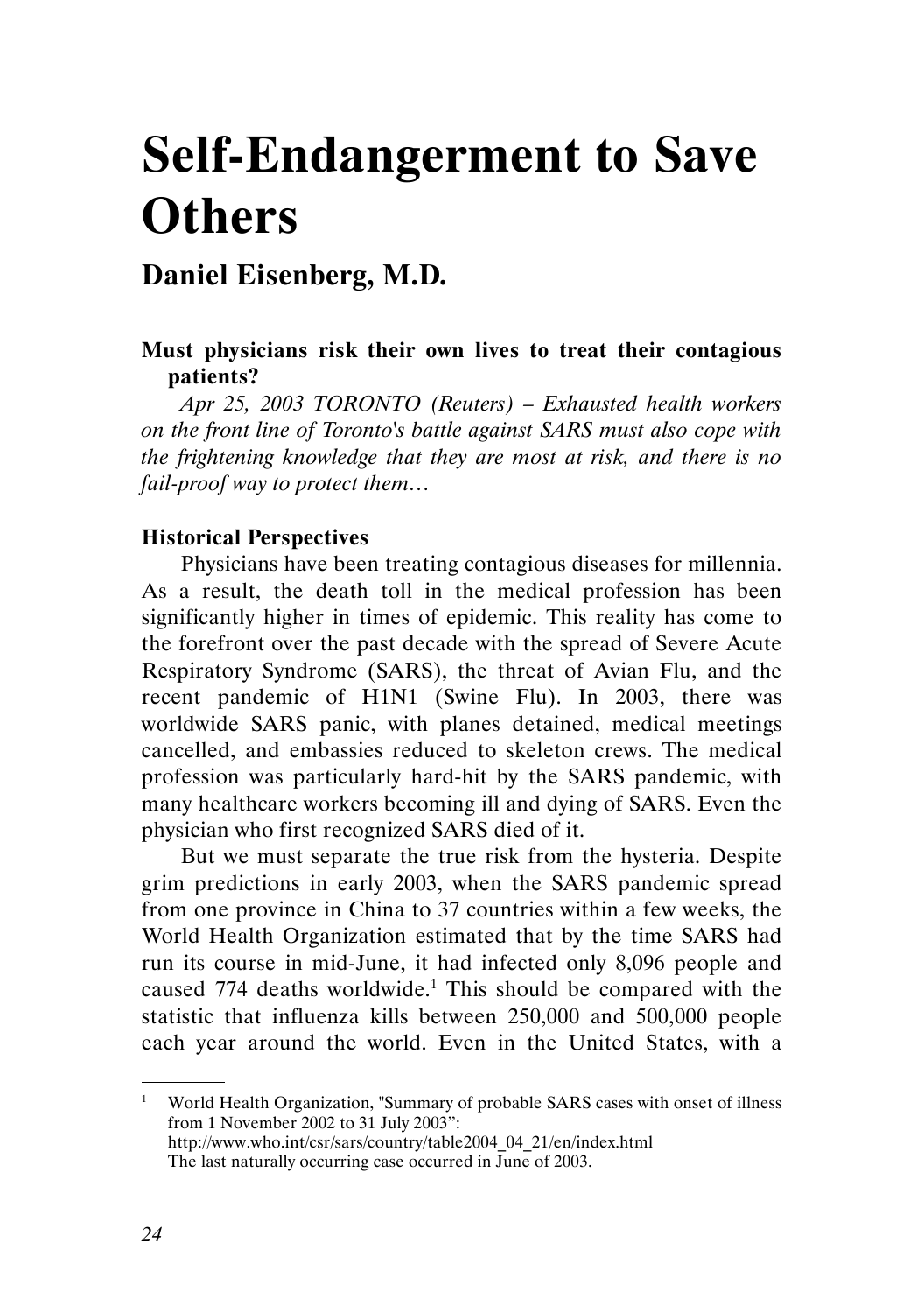vaccine and modern medical care widely available, the flu kills at least 36,000 people a year. The "Spanish flu" pandemic of 1918 killed between 40 million and 50 million worldwide, most of them young, healthy adults. The "Asian flu" and "Hong Kong flu" pandemics of 1956-1957 and 1967-1968 killed a combined 4.5 million people.

#### The AIDS Epidemic

.

The reality is that despite the increased risk, it is not common for physicians to refuse to treat flu patients for fear of becoming infected themselves. However, sometimes paranoia and raw emotion drive calls for patient quarantines and refusals of healthcare workers to treat infected patients, even when not fully justified. HIV is the most recent example of such behavior, where some healthcare workers refused to treat AIDS patients, despite the fact that the risk of becoming infected by casual contact was virtually nonexistent. The Centers for Disease Control reported in 2001 that they were "aware of 57 health care workers in the United States who have been documented as having seroconverted to HIV following occupational exposures." There were "137 other cases of HIV infection or AIDS among health care workers who have not reported other risk factors for HIV infection" and reported occupational exposures, but did not have documented seroconversion after exposure.<sup>2</sup> Overall, the total is still a very small number considering the prevalence of the disease, the frequency of needle sticks and other occupational exposures, and the over 25 years that HIV has been recognized.

Nevertheless, early in the AIDS epidemic, before the mode of HIV transmission was clearly understood, self-endangerment was a legitimate concern for medical personnel treating AIDS patients. Even after the mode of transmission was confirmed, fear of

http://aids.about.com/od/dataandstatistics/qt/healthstats.htm

<sup>2</sup> The documented cases of seroconversion after an occupational exposure were as follows: Nurses (24), clinical lab technicians (16), nonsurgical physicians (6), nonclinical lab technicians (3), housekeeper/ maintenance workers (2), surgical technicians (2), embalmers/morgue technicians (1), health aides/attendants (1), respiratory therapists (1), and dialysis technicians (1). There were no documented cases of seroconversion after an occupational exposure in dentists and dental workers, EMTs/paramedics, surgeons, other technicians and therapists, or other healthcare occupations. These statistics remained unchanged as of September 14, 2007, as per the Centers of Disease Control: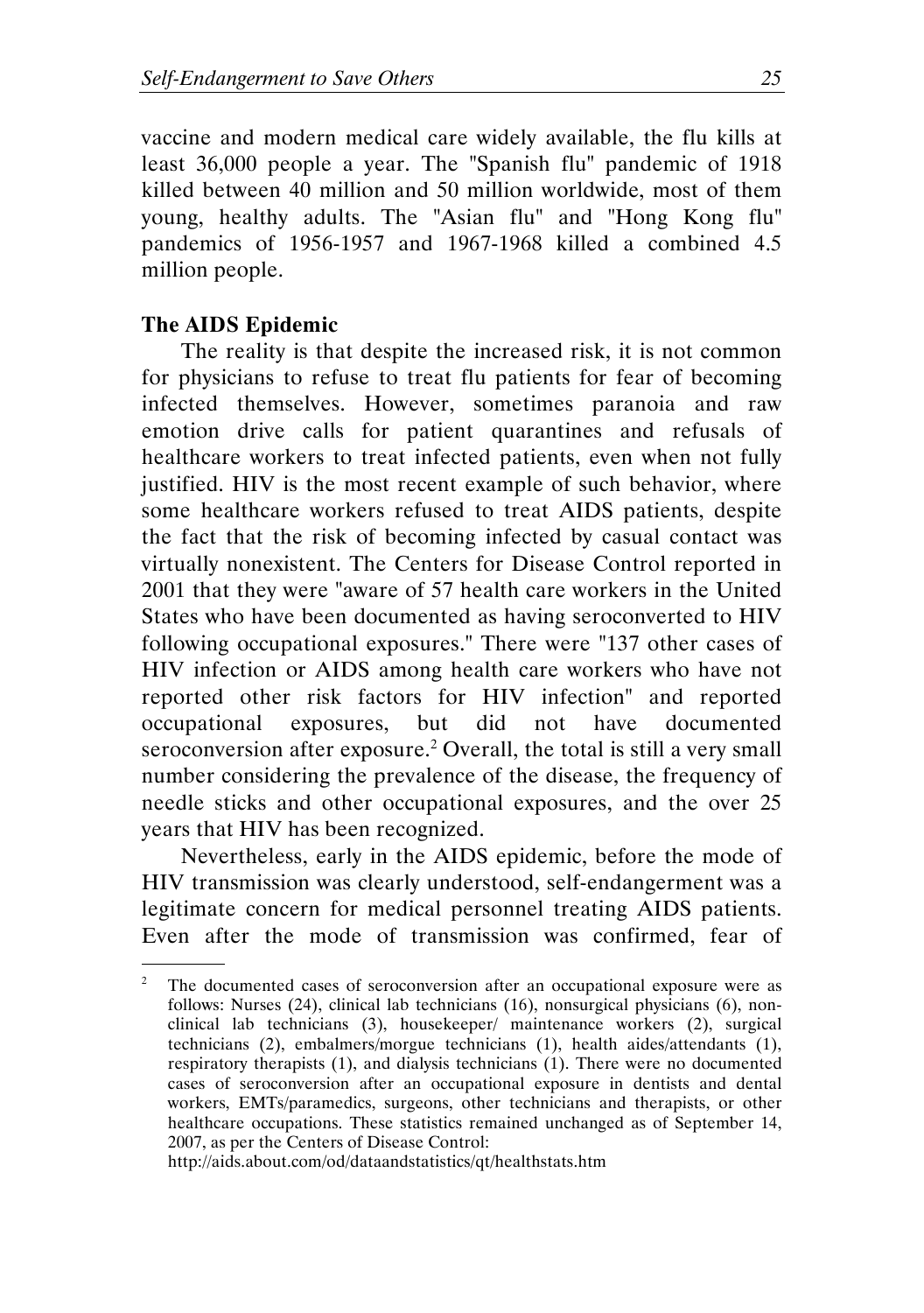occupational exposure raised serious concerns. This perceived risk, coupled with the moral aspects of HIV transmission inspired several halachic treatises on AIDS which grappled with the issues of caring for contagious patients.<sup>3</sup>

#### The Present

.

We now confront the specter of worldwide pandemic once again with the spread of the H1N1 virus and with it a threat particularly to healthcare workers.<sup>4</sup> But the phenomenon of risk to healthcare workers is nothing new. Healthcare workers have always been endangered in times of epidemic as they have close contact with ill patients. In recognition of this increased risk, healthcare workers are encouraged to receive yearly flu vaccinations. The Advisory Committee on Immunization Practices, a group that provides recommendations to the CDC, voted on July 29, 2009 to set H1N1 vaccination priorities for those groups most at risk for infection, including placing healthcare workers at the "front of the line" for vaccination.<sup>5</sup> While the prospect of a vaccine is reassuring, one month later, the President's Council of Advisors on Science and Technology reported that under one plausible scenario (involving large outbreaks at schools, an insufficient vaccine supply, and virus effects peaking before the vaccine has a chance to become effective), the H1N1 virus could infect between 30 percent and 50 percent of the American population during the fall and winter. This could lead to as many as 1.8 million U.S. hospital admissions and may cause between 30,000 and 90,000 deaths in the United States, concentrated among children and young adults. $6$ 

<sup>3</sup> See for example: Rosner, F., "Communicable Diseases and the Physician's Obligation to Heal", Medicine and Jewish Law, Vol. I, Jason Aronson, Inc., New Jersey, 1990, pp. 65-87; Steinberg, A., "AIDS: Jewish Perspective", Medicine and Jewish Law, Vol. II, Jason Aronson, Inc., New Jersey, 1993, pp. 89-102; Bleich, JD., "AIDS: Jewish Concerns", Bioethical Dilemmas: A Jewish Perspective, Ktav Publishing House, Inc, Hoboken, NJ, 1998, pp. 131-185; Rosner, F., "AIDS: A Jewish View", Biomedical Ethics and Jewish Law, Ktav Publishing House, Inc, Hoboken, NJ, 2001, pp. 91-108.

<sup>&</sup>lt;sup>4</sup> The World Health Organization declared the H1N1 virus a global pandemic on June 11, 2009.

<sup>5</sup> http://www.nola.com/health/index.ssf/2009/07/swine\_flu\_vaccine\_priorities\_i.html United States Health and Human Services Secretary Kathleen Sebelius has stated that pregnant women, health care workers and adults caring for infants less than 6 months of age are among the most vulnerable segments of the population.

<sup>6</sup> http://www.whitehouse.gov/assets/documents/PCAST\_H1N1\_Report.pdf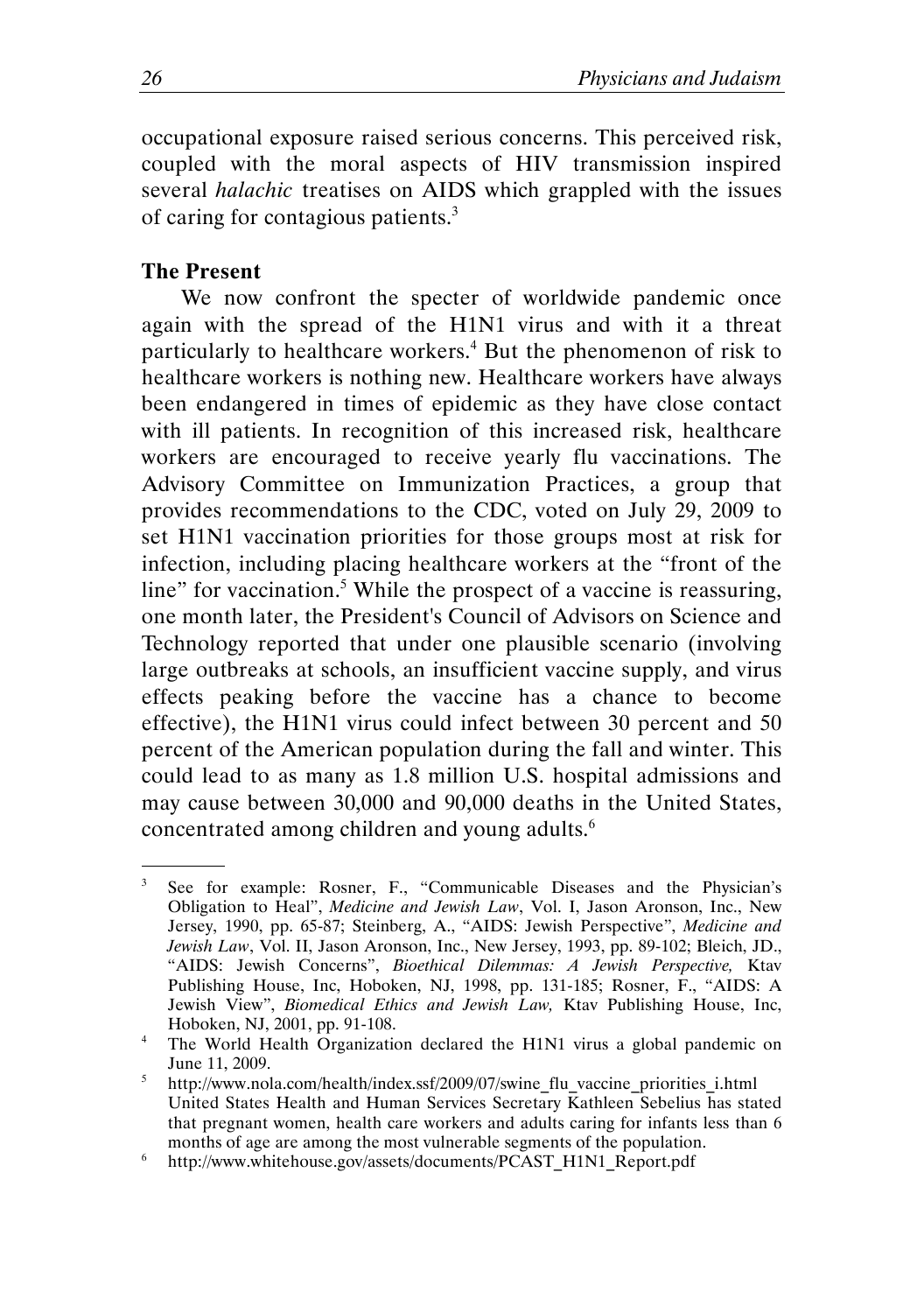#### The Mitzvah to Heal

Physicians have traditionally been willing to treat patients with communicable diseases despite the risk to their own lives. What is the source for this practice, is it obligatory to treat such patients, and if so, is there any limit to the obligation to do so?

There is actually a great deal of controversy in Jewish halachic literature as to from where we derive the mandate to heal. While most authorities derive a very broad mandate, there are a few wellknown minority opinions that severely limit the scope of the authorization to provide medical care.<sup>7</sup>

The Talmud derives the obligation to rescue one's endangered fellow from the verse: "Do not stand over your neighbor's blood."<sup>8</sup> This verse, however, only appears to require one to prevent accidents or injuries, it does not necessarily imply any duty to heal. Perhaps one only learns the obligation to react to an external danger threatening a neighbor, but not a true mandate to practice medicine.

The Report of the President's Council of Advisors on Science and Technology, released on August 24, 2009. "In contrast, the 30,000–40,000 annual deaths typically associated with seasonal flu in the United States occur mainly among people over 65".

<sup>7</sup> Ibn Ezra (Exodus 21:19) is a notable example, writing that the command to heal "is a sign that permission has been granted to physicians to heal blows and wounds that are externally visible. But, all internal illnesses are in God's hand to heal". The Ibn Ezra's case is not a hard one to make. The Torah itself instructs that if we listen carefully to the mitzvot of the Torah "then any of the diseases that I placed upon Egypt, I will not bring upon you, for 'I am God, your Healer'" (Exodus 15:26). This verse implies that God does not need man to cure the afflictions that He creates. The Ibn Ezra argues that the meaning of this Torah passage is that because God acts as the (sole) healer of all illness, we will not need physicians. The Talmud (Sanhedrin 101a) interprets this verse as explaining that God will not bring diseases upon those who follow his commands, but even for those who do not obey and are stricken, God remains the Healer. Rashi explains the verse to mean that the Torah was given as a way of life that will prevent man from becoming sickened by disease. Many other interpretations are brought for this enigmatic passage, including that Heavenly cures come easily without side affects (Ba'al HaTurim) and that God cures even mental and spiritual illnesses (Malbim). Despite the variety of interpretations, the consensus of opinion rejects Ibn Ezra's approach, permitting and even obligating the physician to heal, and ruling that man is a partner with God in healing disease. This approach is codified in the Shulchan Aruch, Yoreh De'ah 336:1 with the words "The Torah gives permission to the physician to heal; moreover, this is a mitzvah (religious obligation) and it is included in the mitzvah of saving a life..." See Eisenberg, D, "The Mandate to Heal":

http://www.aish.com/societyWork/work/The\_Mandate\_to\_Heal.asp

<sup>8</sup> Leviticus 19:16.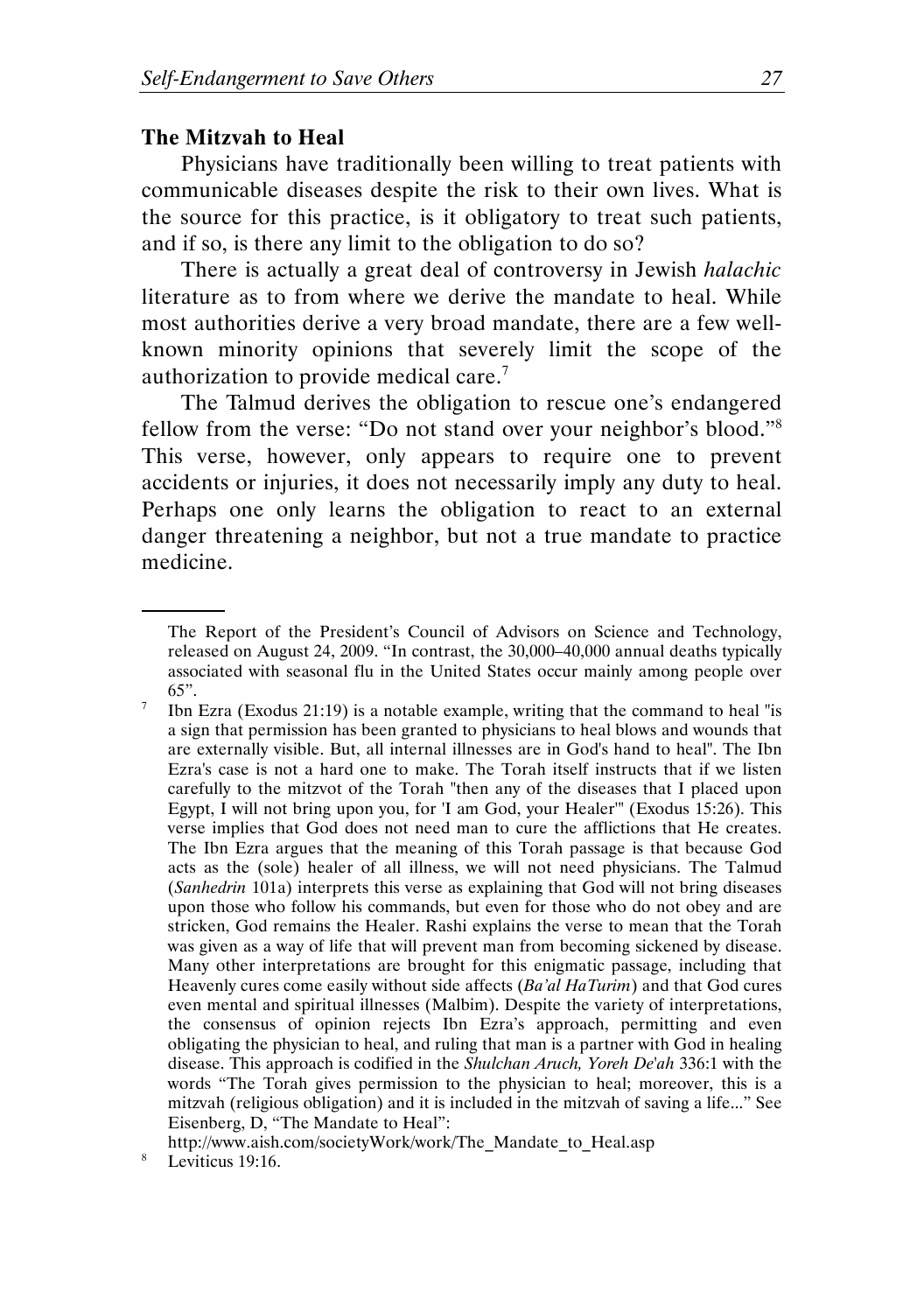A more direct source is the biblical passage regarding two men fighting.<sup>9</sup> If one man strikes another and the victim does not die,<sup>10</sup> "[the aggressor] shall pay for his [lost] time [from work] and he shall cause [the victim] to be thoroughly healed." Rashi, a preeminent biblical commentator, explained that this passage instructs us that "he shall pay the fee of the physician." Clearly, if the aggressor is commanded to pay the doctor's bills, then seeking medical treatment and providing medical treatment must be permissible, but not necessarily obligatory.<sup>11</sup>

Maimonides takes it a step further and derives a true obligation to heal from the verse "and you shall return it [a lost object] to him."<sup>12</sup> While other commentators interpret this verse to command one to return a person's "lost body" as well as his lost property (i.e. aid one's friend in times of danger), Maimonides goes further and derives the obligation of physicians to treat patients from this verse. Furthermore, he states that this verse represents a biblical commandment to every person, each according to his ability, to restore the health of his fellow man.<sup>13</sup> As such, not only may we not stand idly by as our neighbor is endangered, but we must aggressively attempt to return his health to him, including utilizing medical treatments.

#### Obligation to Guard one's Health

While the physician or nurse is bound to treat the sick, they are also bound by the Torah obligation to protect their own health. The Torah contains several commandments regarding personal safety.

<sup>9</sup> Exodus 21:18-19.

Because if the victim died, it might be a capital crime.

<sup>&</sup>lt;sup>11</sup> While this is the common understanding, Nachmanides (Ramban) in his biblical commentary to Leviticus 26:11 is an important contrary opinion advocating a limited scope for human healing. Nachmanides explains that while it may be permitted for the doctor to heal (based on Exodus 21:19), the patient should not seek medical attention from a physician, but should rely on God for healing. He limits the role of the physician to providing advice on healthy lifestyle.

<sup>&</sup>lt;sup>12</sup> Deuteronomy 22:2.<br><sup>13</sup> Maimonides *Perusi* 

<sup>13</sup> Maimonides, Perush HaMishnayot, Nedarim 4:4. Torah Temimah (Exodus 21:19 and Deuteronomy 22:2) explains that Maimonides chooses the verse "you should restore it to him" (Deuteronomy 22:2) as a source for the mandate to heal over the verse "and he shall cause [the victim] to be thoroughly healed" (Exodus 21:19) because the verse commanding the return of a lost object creates an obligation to heal, while the command to cause the victim to be thoroughly healed only grants permissions to heal.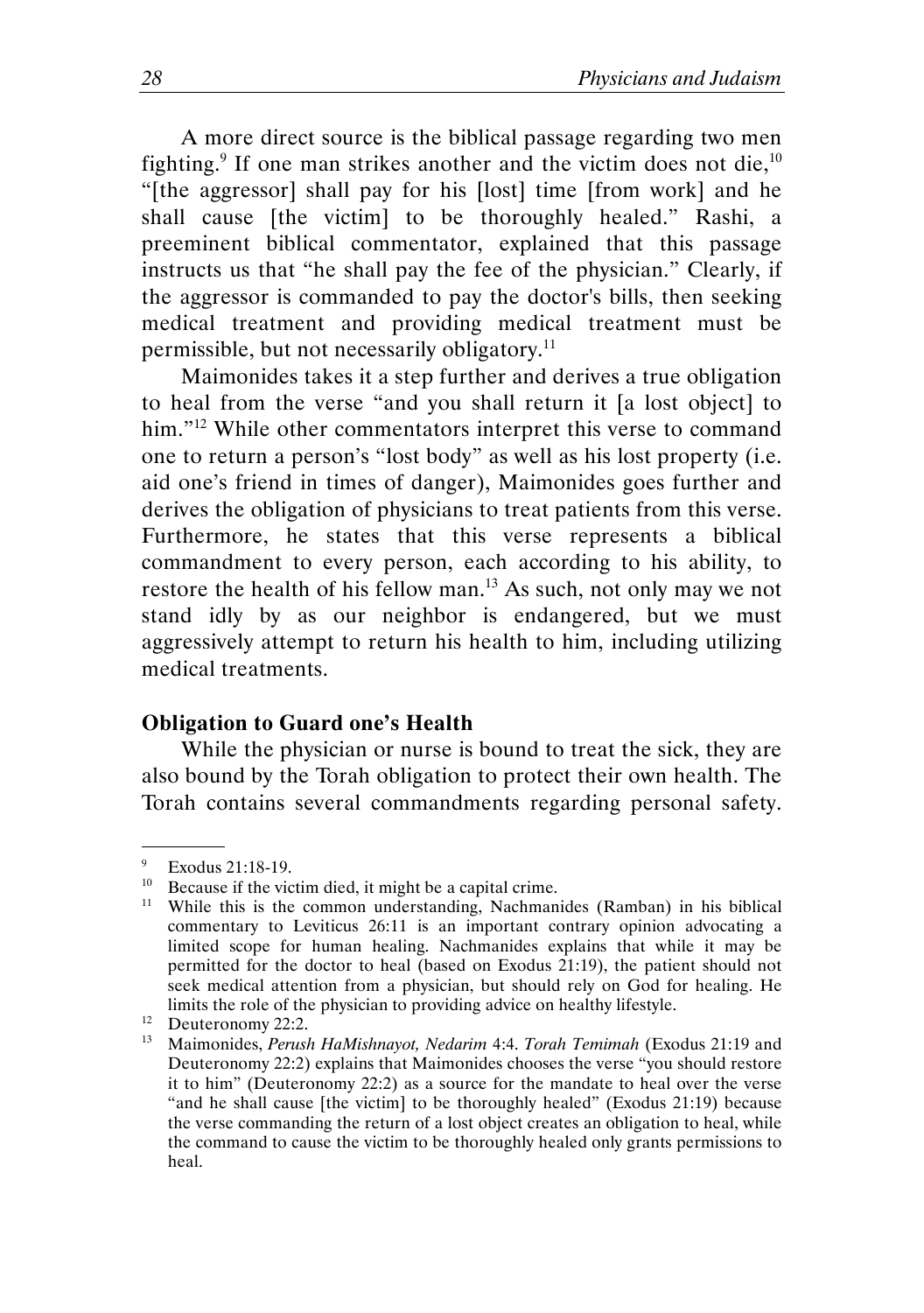For example, the Torah requires the building of a guardrail (*ma'akeh*) around any flat roof, to prevent someone from falling.<sup>14</sup> Maimonides explains this requirement to include being proactive in eliminating all preventable risks, such as building a fence around an unguarded swimming pool.<sup>15</sup>

In addition to removing hazards, the Torah twice commands us to protect our health, safety and well being, stating: "Only beware for yourself, and greatly beware for your soul..." and "But you should greatly beware for your soul..."<sup>16</sup> These Torah prohibitions find practical application in the Talmud, with prohibitions against dangerous activities such as walking near a shaky wall, lest it fall and injure the passerby. Similarly, many other dangerous pursuits are proscribed.

Further on in his legal magnum opus, Maimonides<sup>17</sup> expands on the obligation to guard one's health, giving multiple examples of dangerous activities that are rabbinically forbidden, many of them far less dangerous that some of the activities in which we engage today. Many of these specific actions, such as putting coins in one's mouth are codified in the Code of Jewish Law (Shulchan Aruch).<sup>18</sup> Rabbi Moshe Isserles (Rema), in his glosses to the Shulchan Aruch, rules that:

"One should avoid all things that might lead to danger because a danger to life is stricter than a prohibition. One should be more concerned about a possible danger to life than a possible prohibition... And all of these things are [forbidden] because of potential danger and he who is concerned with his health avoids them. And it is prohibited to rely on a miracle or to put one's life in danger by any of the aforementioned or the like."<sup>19</sup>

<sup>&</sup>lt;sup>14</sup> Deuteronomy 22:8.

<sup>15</sup> Mishneh Torah, Hilchot Rotzeach U'shmirat Hanefesh, 11:4.

<sup>16</sup> Deuteronomy 4:9 and 4:15.

<sup>17</sup> Mishneh Torah, Hilchot Rotzeach U'shmirat Hanefesh, 11:5-16.

<sup>&</sup>lt;sup>18</sup> The laws of dangerous activities are brought down in the Shulchan Aruch in Yoreh De'ah 116 regarding forbidden foods and in Choshen Mishpat 427 regarding the mitzvah of ma'akeh and removing hazardous conditions.

 $19$  Shulchan Aruch, Yoreh De'ah 116:5.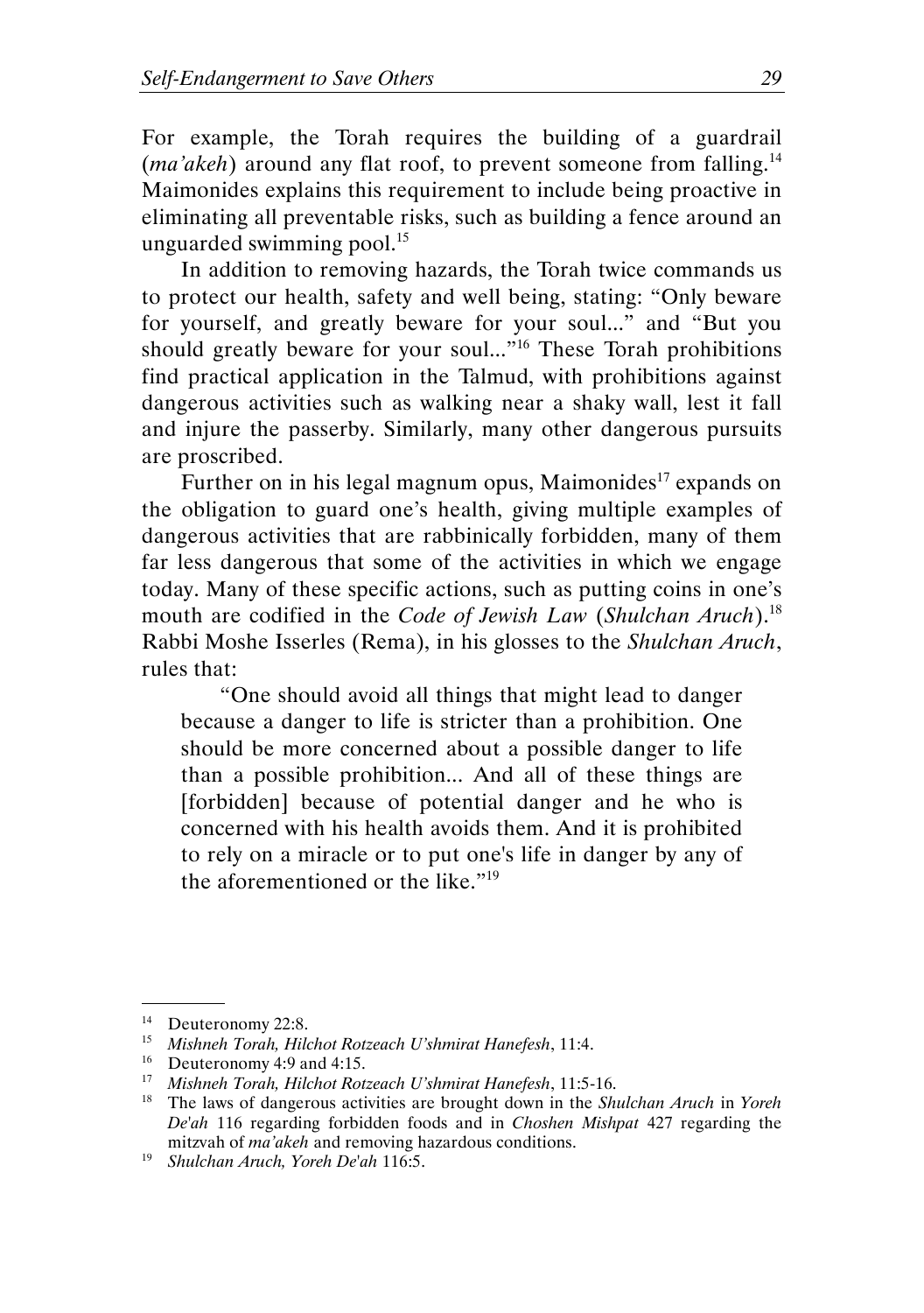#### Situations in Which Risk is Permitted

The Talmud explains that when one enters a situation of danger, God examines his deeds to see if he deserves to be saved from harm.<sup>20</sup> For this reason, one should not enter into a dangerous situation without a valid reason. Yet even a valid reason may not suffice. For instance, one might postulate that one may undergo danger to do a mitzvah (religious duty), relying on heavenly protection. However, even though there is a concept that someone who is on a mission to do a mitzvah will not be harmed, $21$  the Talmud explains that this may not be the case if the danger is likely to occur (shach'iach hazekah).<sup>22</sup> It seems that even for mitzvah observance, a distinction can be drawn between pre-existing danger (such as swimming in shark-infested water) and danger that may develop (such as the risk of driving a car), with the one performing the mitzvah only definitively protected in situations such as the latter case.<sup>23</sup>

As a rule, any action that presents an unnecessary preventable risk to health or life must be avoided. Nevertheless, there are exceptions to the prohibition of deliberately entering a dangerous situation and there is latitude in evaluating how much risk is acceptable. There are several instances in which the Talmud queries why certain potentially dangerous actions are permitted.<sup>24</sup> The Talmud concludes that a person need not avoid small risks that are accepted by the rest of normal society without undue concern. The rationale for this ruling is that while we may not take indiscriminate risks, we may go about normal activities of daily living with the guarantee of heavenly protection. This is derived from a statement in Psalms: "shomer peta'im Hashem – God watches over the simple."<sup>25</sup> That is, one can rely on the promise that God watches over him as he does the simple activities of daily living, so long as the activity is widely practiced and carries a risk that is not considered significant by society.

<sup>&</sup>lt;sup>20</sup> Shabbat 32a and Rosh Hashanah 16b.

<sup>21</sup> Pesachim 8a.

<sup>22</sup> Yoma 11a, Kiddushin 39b.

<sup>&</sup>lt;sup>23</sup> Weiner, R., "Treatment of Contagious Diseases", available from the Jerusalem Center for Research, P. O. Box 57058, Jerusalem, Israel (http://www.j-c-r.org).

<sup>24</sup> Shabbat 129b, Nida 45a, Yevamot 72a, Ketubot 39a, Avoda Zarah 30b.

 $25$  Psalms 116:6.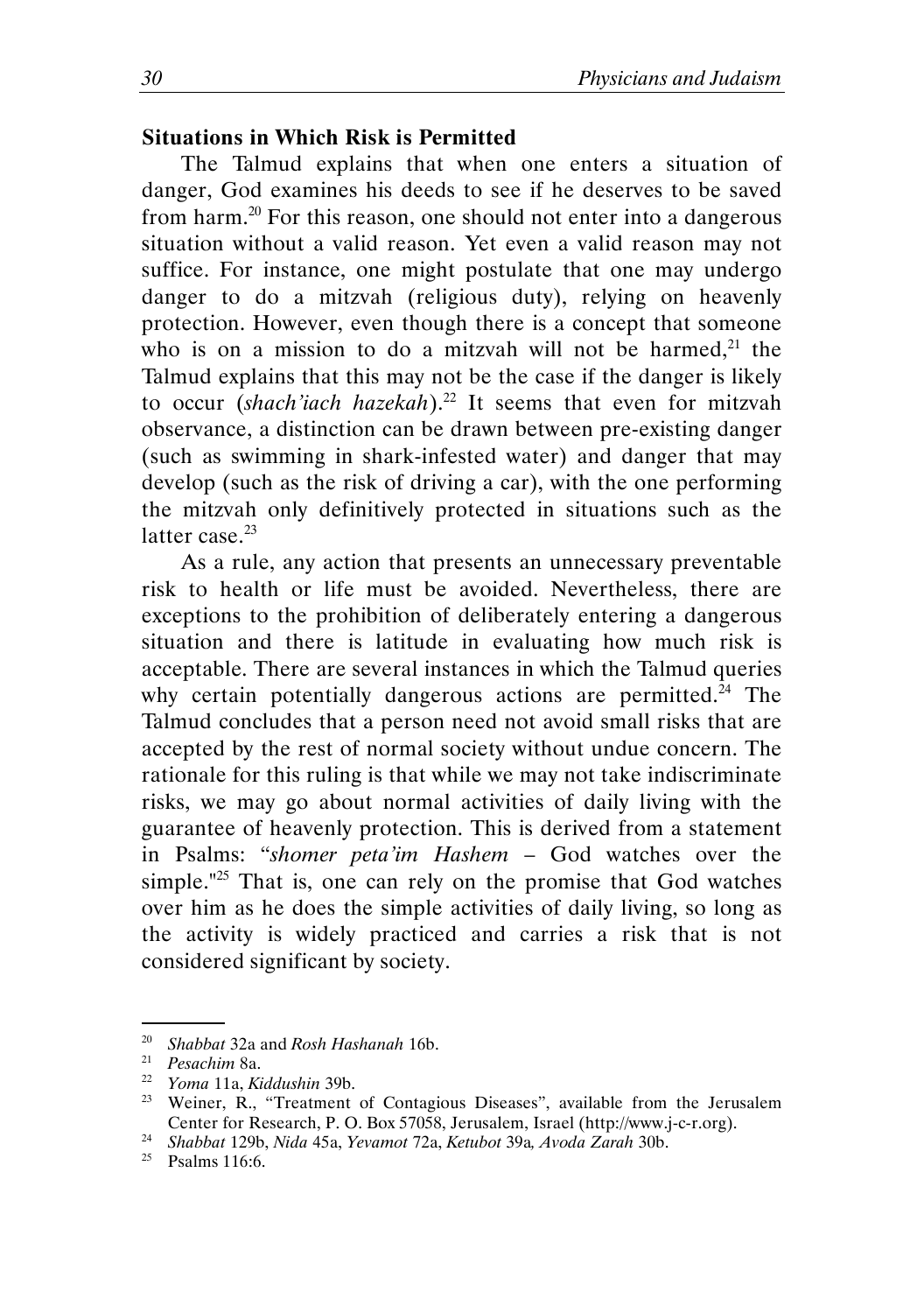For instance, since automobile travel presents an element of danger, we might think that it should be forbidden. Nevertheless, it is a risk accepted by society and most people do not give much thought to the danger. Therefore, driving with normal caution is permitted by normative Jewish law, despite the inherent small risk.

Judaism also recognizes the need to earn a livelihood as a second mitigating factor in allowing risky behavior. The Talmud asks: "Why does the worker climb a high ramp or hang on the tree and risk his life? Is it not to earn his wages?" $26$  Therefore, the least we can do is pay him on time! This is the leniency for walking a tightrope high above a crowd or engaging in other dangerous professional pursuits which involve risks that most people would not accept.<sup>27</sup> Intrinsic in the Talmud's argument is the assumption that one may take risks to earn a living that would not otherwise be permitted. Someone has to paint the bridge, build the skyscraper, mine the coal, and dive for pearls. So long as the risk stays within "reasonable" parameters, such activities are permitted as professions.

The crucial question of what constitutes "reasonable" risk in a medical scenario will be discussed later. At a minimum, Jews are obligated to avoid unnecessary behavior that contains immediate risk that is not associated with their professions. One should wear seatbelts, drive at the speed limit, and avoid dangerous social activities such as illicit drugs.

#### Clashing Obligations

Regardless of the source for the mandate to heal, Judaism clearly accepts that mandate and Jews have played an important role in providing medical care for many centuries. The Torah's directive to heal has been the basis of the Jewish physician's responsibility to treat his patient. From a Torah perspective, barring mitigating circumstances, the physician (like anyone else in a position to save an endangered neighbor) must treat the sick.<sup>28</sup> Therefore, we must ask how far the obligation extends. Does the

 $26$  Bava Metzia 111b-112a.

<sup>&</sup>lt;sup>27</sup> Rabbi Moshe Feinstein dealt with issue of professional risk in a responsa dealing with whether a Jew may play baseball. Iggerot Moshe, Choshen Mishpat I:104.

<sup>28</sup> See Eisenberg, D., "Mandate to Heal": http://www.aish.com/ci/be/48881967.html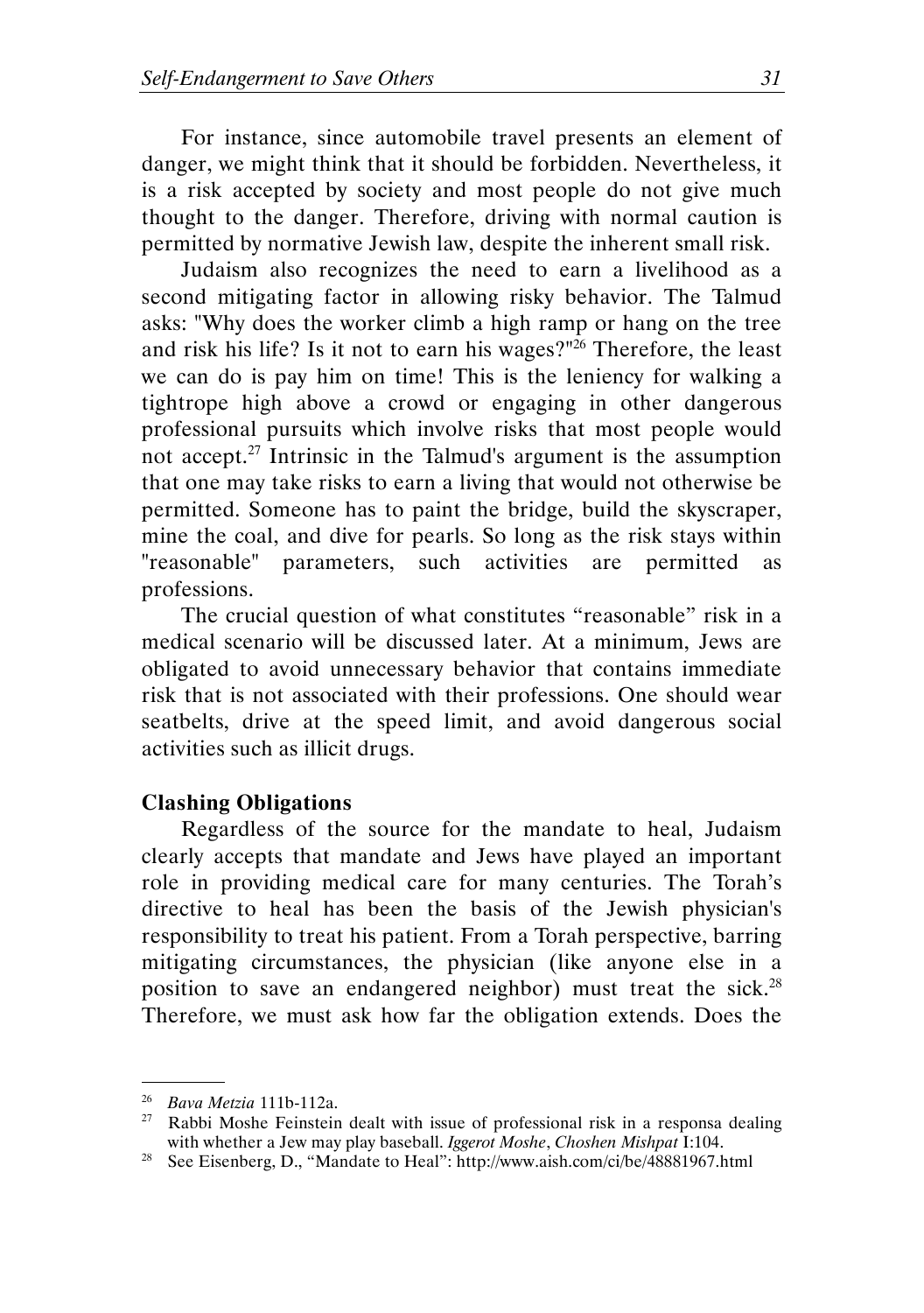physician have to endanger his own life to treat a patient with a dangerous contagious disease?

In such a case, the healthcare worker is caught between the proverbial rock and a hard place. While mandated to heal, the Torah also commands the healthcare worker to zealously guard his own health.<sup>29</sup> The doctor must ask the question: May I expose myself to a questionable danger to save someone else from a definite danger? The answer to that question is the subject of dispute.

#### The Obligation to Save a Life

To evaluate this question, we must analyze whether there is a distinction between the obligation to save another from harm when one's own safety is at risk and the obligation to rescue when one's own safety is not at risk. As previously discussed, the Talmud derives the fundamental requirement to save another person from danger directly from the Torah. The Talmud<sup>30</sup> explains: "From where do we know that if one sees his friend drowning in a river, or if he sees a wild animal attacking him, or bandits coming to attack him, that he is obligated to save [his friend]? The Torah $31$  teaches: "Do not stand over your neighbor's blood (but rather save him)." According to Maimonides, $32$  this translates into a positive obligation to use your time, money and even your body to save your fellow.

In the last passages of his monumental commentary Beit Yosef,<sup>33</sup> Rabbi Joseph Karo discusses the biblical obligation to save one's neighbor from harm, including the passage from the Talmud mentioned above and Maimonides' codification of the law of saving others from danger. He then adds the crucial concept that according to the Jerusalem Talmud, $34$  the potential rescuer "is obligated to even place himself into questionable danger (safek sakkana) to save his fellow. The reason appears to be because the danger to his fellow is definite, but the danger to the rescuer is questionable."

<sup>&</sup>lt;sup>29</sup> Deuteronomy 4:9 & 4:15. See Shulchan Aruch, Choshen Mishpat 409:3 and 427:8.

<sup>30</sup> Sanhedrin 73a.

 $31$  Leviticus 19:16.

<sup>32</sup> Mishneh Torah, Hilchot Rotzeach U'shmirat Hanefesh 1:14.

<sup>33</sup> Beit Yosef, Choshen Mishpat 426.

<sup>&</sup>lt;sup>34</sup> Jerusalem Talmud, *Terumot*, end of 8th chapter.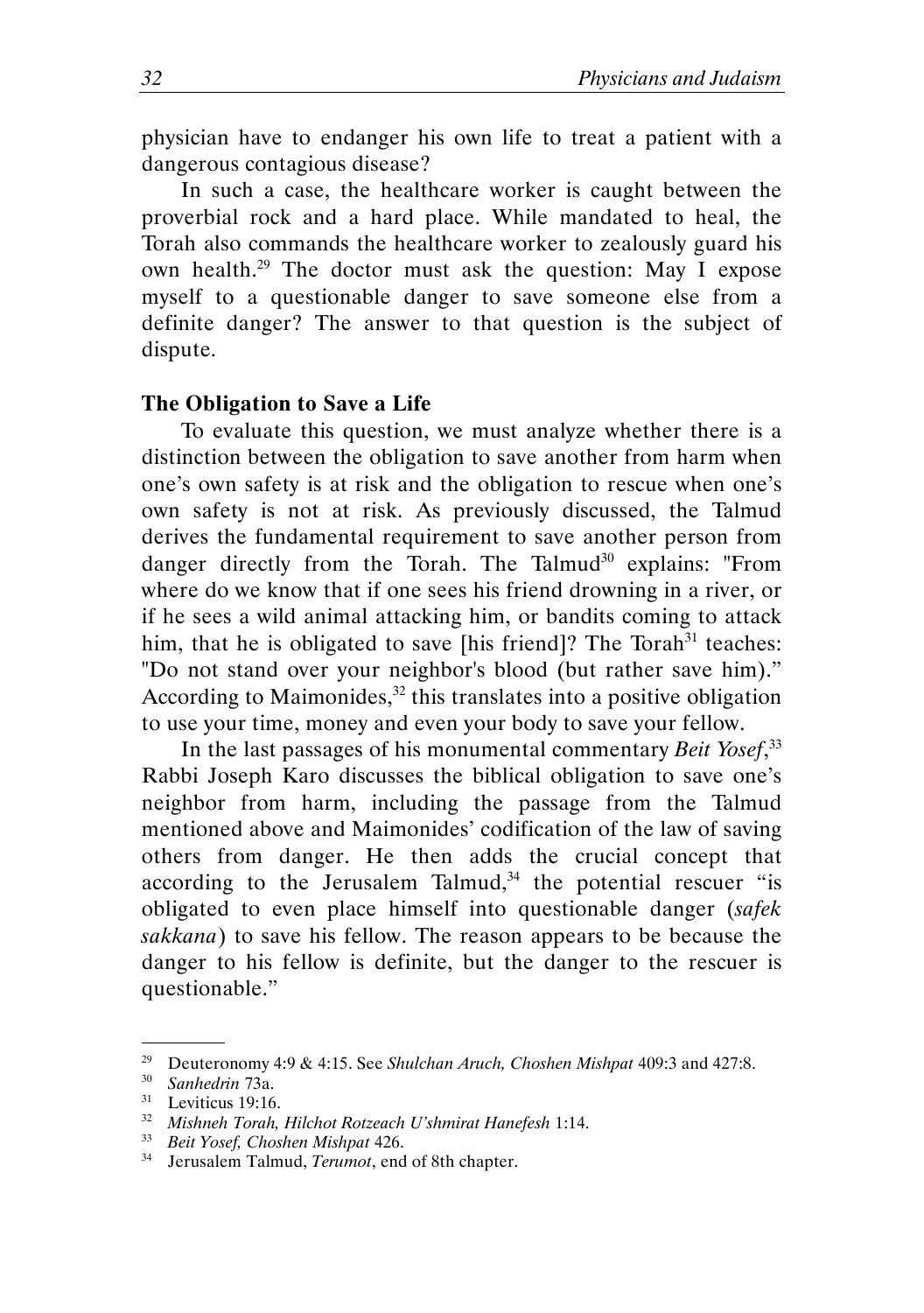Interestingly, Rabbi Karo does not include this ruling in his later work, Shulchan Aruch. Two possible reasons are proposed for this fascinating omission. Rabbi Karo establishes in the introduction to the Shulchan Aruch that he rules according to the majority opinion of three major authoritative Rabbis: Maimonides (Rambam), Rabbi Yitzchak Alfasi (Rif), and Rabbeinu Asher (Rosh). Since none of these noted Jewish legal experts mention the ruling of the Jerusalem Talmud, it is reasonable that Rabbi Karo did not codify it in the Shulchan Aruch.<sup>35</sup> Alternatively, neither Rabbi Karo nor Rabbi Isserles include the ruling because the Babylonian Talmud,<sup>36</sup> generally considered more authoritative than the Jerusalem Talmud, renders a contrary ruling. $37$ 

#### Must I Risk my Life to Save another?

Among the earliest responsa on the topic of risking life to save others were those of Rabbi David ben Shlomo ibn Avi Zimra (Radbaz), a contemporary of Rabbi Karo in Safed in the 16th century. The Radbaz<sup>38</sup> was asked a chilling question. What should one do if a government officer threatens: "Let me cut off one of your limbs in a way that you will not die, or I will kill your friend!" After bringing several proofs that one might have an obligation to lose one's limb, he concludes that if there were even a questionable risk of death (safek sakkana), then one who agrees to lose his limb would be a pious fool (chasid shoteh) – the Talmudic description of one who goes far beyond the call of duty based on a perverted religious ideal.

<sup>35</sup> S'ma, Shulchan Aruch, Choshen Mishpat, 426:2.

<sup>&</sup>lt;sup>36</sup> Sanhedrin 73a and Nida 61a.

 $37$  Pitchei Teshuvah, Shulchan Aruch, Choshen Mishpat, 426:2. The actual ruling of the Babylonian Talmud is probably found in Sanhedrin 73a; see Maharam Schik on the 613 mitzvot, mitzvah 238, and Aruch L'ner, Sanhedrin 73a. Alternatively, the argument may be that found in Bava Metzia 62a, regarding the disagreement between Rabbi Akiva and Ben Petura regarding whether someone must share the last of their water with someone else if it will possibly endanger the owner's life. The Ohr Sameach, Hilchot Rotzeach U'shmirat Hanefesh 7:8, points out that Maimonides' ruling that an inadvertent murderer may not leave a city of refuge, even to save the whole Jewish nation, proves that one may not enter a questionable danger to save others from a definite danger. Minchat Chinnuch 296 rules that just as all mitzvos in the Torah are pushed off for a possible serious danger (safek sakkana) based on the verse, "and you should live by them", (Leviticus 18:5) so too the mitzvah of "Do not stand over your neighbor's blood" is superseded by a possible serious danger.

<sup>38</sup> Responsa Radbaz, Volume 3:627 (1052).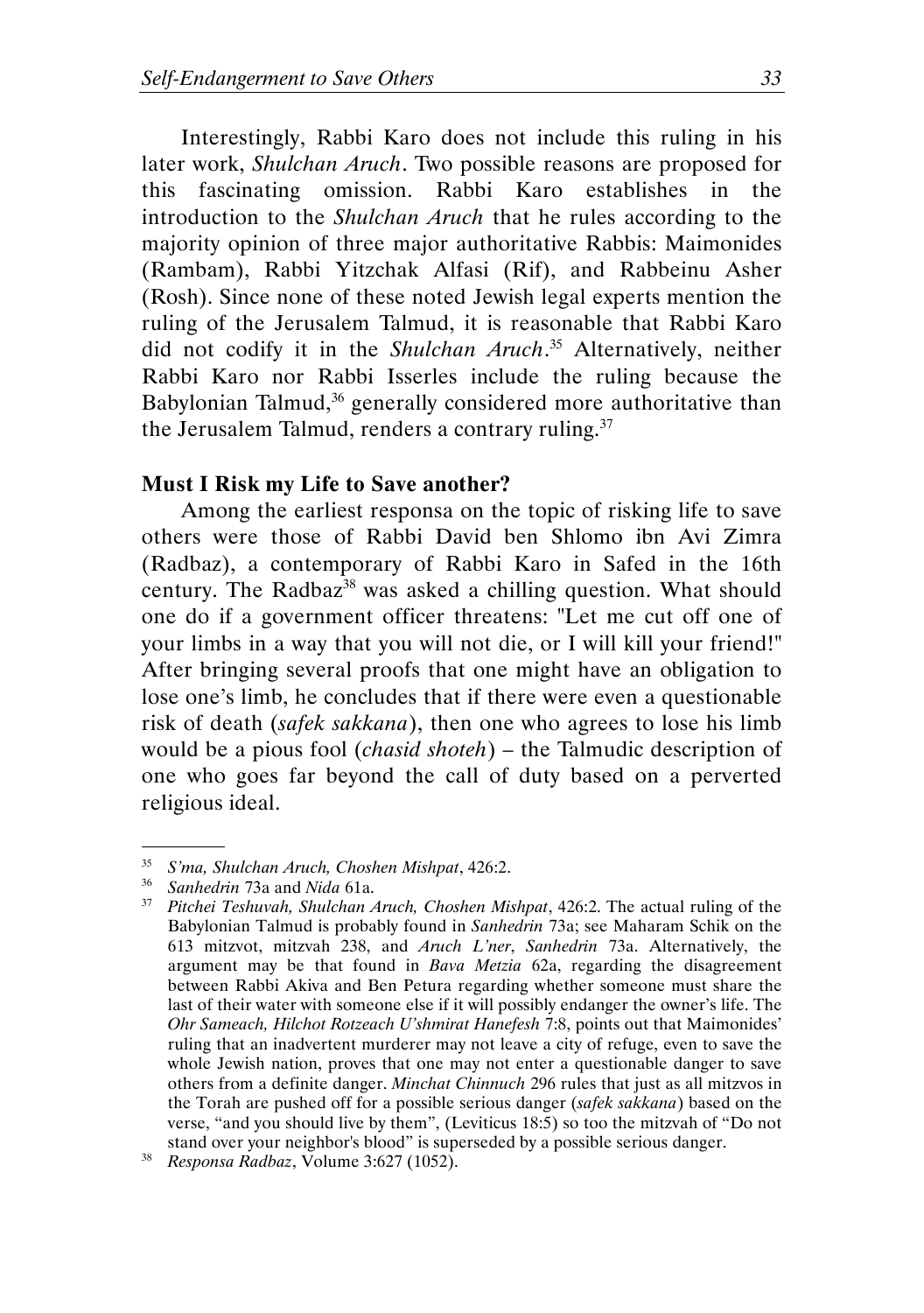In a second responsum, $39$  the Radbaz further fleshes out the issues involved in entering into a dangerous situation in order to save others. He was asked about a technicality in Maimonides' ruling that "anyone who can save his fellow and does not save him has transgressed the commandment: "do not stand over your neighbor's blood (but rather save him)." The Radbaz explains that Maimonides' ruling applies when the rescuer undergoes no danger to himself whatsoever, such as warning a person asleep beneath a shaky wall to get up or to share life-saving information with someone else. He then adds:

 "[he must save his friend] even if there is a small possibility of danger (safek sakkana) to the rescuer. For example, if he sees his friend drowning in the sea or bandits coming to assault him or [sees him] being attacked by a wild animal – all of which entail a possibility of danger – nevertheless, he still must rescue [his friend]... even in a place that there is a questionable danger, there is an obligation to save, and this is [found] within the Jerusalem Talmud. However, if the questionable danger approaches certainty, one is not obligated to take the risk to himself of saving his friend. And even if there is [only] an even danger, one is not obligated to risk himself because who says that his [friend's] blood is more valuable, perhaps [the rescuer's] blood is more valuable. But, if the [degree of] questionable [risk] is not significant, rather rescue seems likely and without [significant] risk to the rescuer, and he does not [attempt to] rescue, he has transgressed [the prohibition of] 'do not stand over your neighbor's blood.'"

These apparently contradictory rulings of the Radbaz are reconciled by Rabbi Ovadia Yosef,<sup>40</sup> former Sefardi Chief Rabbi of Israel, by explaining that the Radbaz's first responsa, that rules that one who risks himself to save another is a pious fool, refers to when the odds of danger to the rescuer are 50% or greater. When the odds are lower, the second responsa applies. Rabbi Yitzchak Zilberstein takes a different approach, arguing that the Radbaz only requires one to enter into a situation involving a doubtful risk

<sup>39</sup> Responsa Radbaz, Volume 5:218 (1582).

<sup>&</sup>lt;sup>40</sup> Nishmat Avraham, Orach Chaim,  $329:6$  (Hebrew).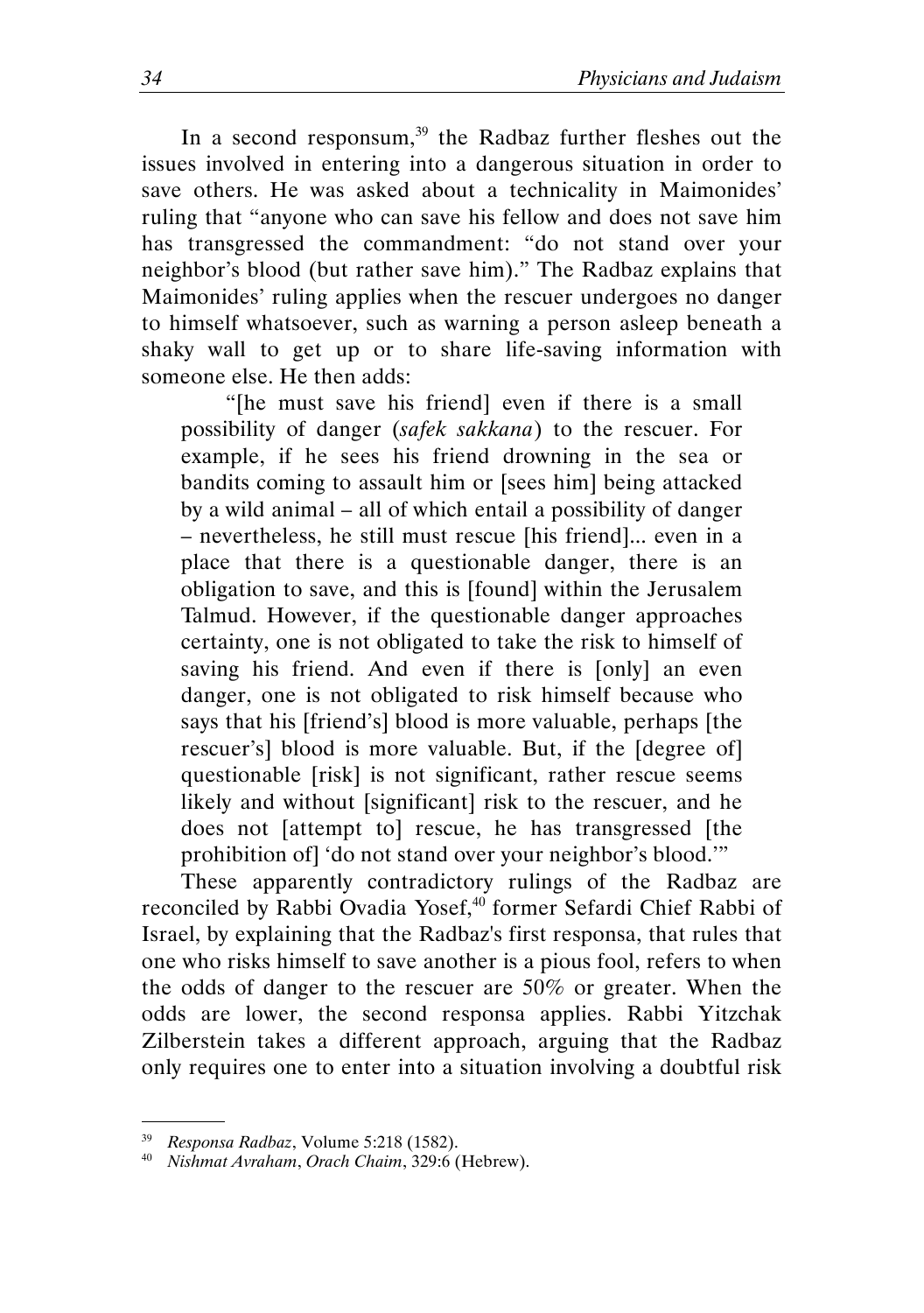to save someone, if in a different scenario, he would be willing to enter into such a risk for his own benefit. $41$ 

### The Balancing Act

Rabbi Abraham Tzvi Hirsch Eisenstadt, author of the Shulchan Aruch commentary entitled Pitchei Teshuvah,<sup>42</sup> explains that the would-be rescuer must carefully evaluate the situation to ascertain whether he will truly be putting himself into danger if he attempts the rescue. He warns that the potential rescuer should not be overly cautious with his own health and well-being. A similar ruling appears in the Talmud<sup>43</sup> and with respect to the return of lost objects is recorded by the Shulchan Aruch<sup>44</sup> itself.

The Shulchan Aruch analyzes this issue when discussing another topic as well. In that regard, when discussing the primacy of saving life over guarding the Sabbath, Rabbi Karo<sup>45</sup> rules that it is a mitzvah to transgress the Sabbath in order to save people from a sinking ship, from a flood, or to rescue one being pursued by assailants. Our question again arises: how much risk must one take in attempting to save another? Rabbi Yisroel Meyer Kagan (Chafetz Chaim), in his seminal commentary to the Shulchan Aruch entitled Mishna Berurah,<sup>46</sup> rules that one is not obligated to risk one's own life to save others if there is definite danger (vaddai sakkana) to the rescuer. He writes that even a question of danger (safek sakkana) to the rescuer outweighs the definite danger (vaddai sakkana) to the endangered party. However, concurring with the ruling of Rabbi Eisenstadt, he mirrors earlier rulings that state that if there is only a question of danger (safek sakkana), the would-be rescuer should evaluate the situation to make a judgment about the actual risk involved in saving the endangered party and not be too overly cautious with the risk to his own life.

To understand how to weigh various dangers mentioned above, one must ask exactly what vaddai sakkana and safek sakkana

<sup>&</sup>lt;sup>41</sup> Zilberstein, Y., "Endangering One's Own Life in Order to Save that of Another", Assia, journal 41 (11:1), 1986, pp. 5-11. Republished in Sefer Assia 7, Dr. Falk Schlesinger Institute for Medical-Halachic Research, Jerusalem, 1993, pp. 3-9.

 $42$  Pitchei Teshuvah, Shulchan Aruch, Choshen Mishpat, 426:2.

<sup>43</sup> Bava Metzia 33a.

<sup>44</sup> Shulchan Aruch, Choshen Mishpat, 264:1.

<sup>45</sup> Shulchan Aruch, Orech Chaim, 329:8.

<sup>46</sup> Mishna Berurah, 329:19.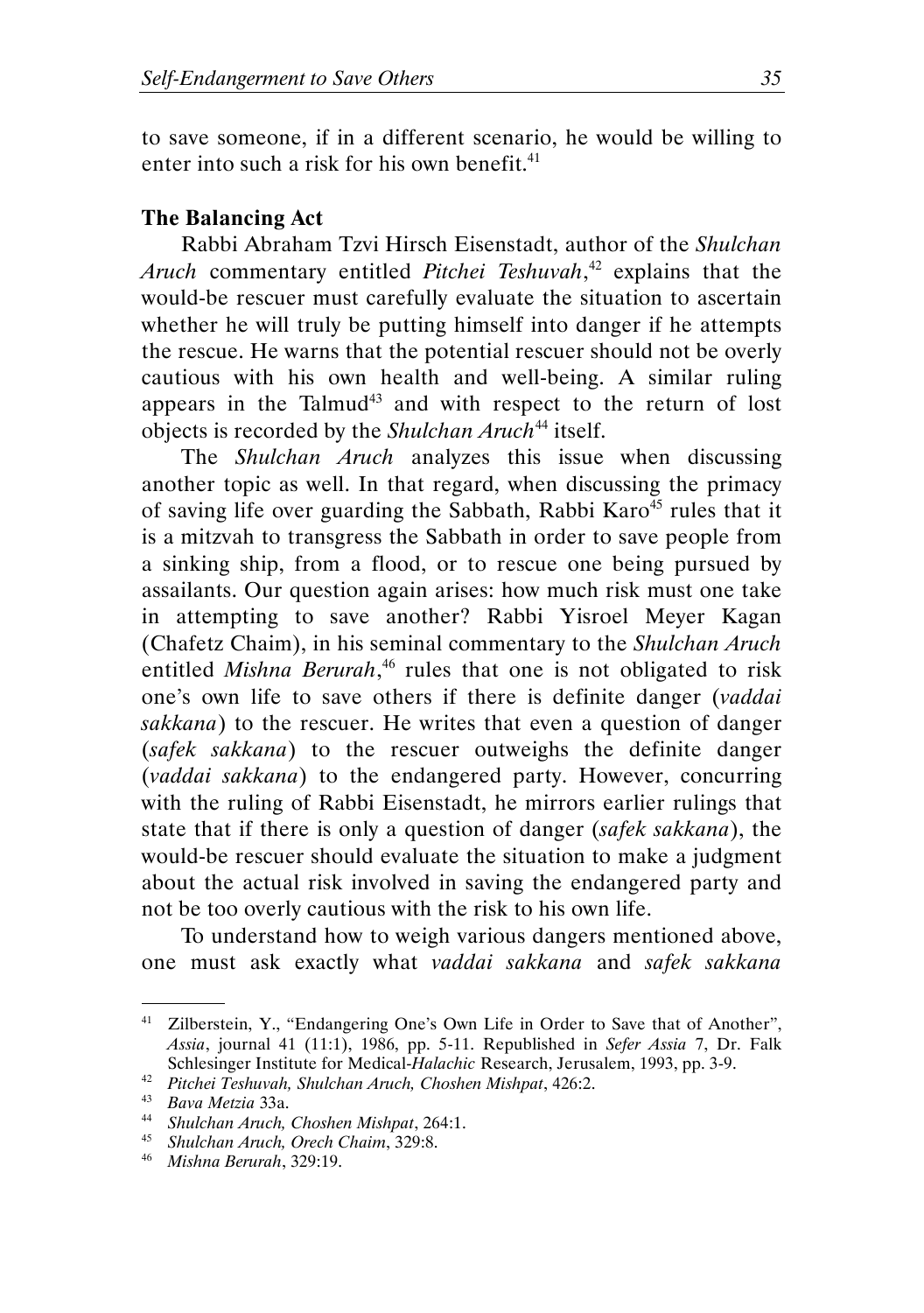actually mean? While vaddai sakkana and safek sakkana are mentioned throughout halachic literature, their exact definitions are not clear and may represent different concepts in different sources. Sometimes, they may merely represent different degrees of statistical risk, with *vaddai sakkana* meaning a great risk and safek sakkana meaning a lesser risk. In the case above, this would mean that the passengers of the sinking ship face a very great danger and the rescuer may only face a small danger.

However, it is possible that from a Jewish ethical perspective, there is an intrinsic distinction between vaddai sakkana and safek sakkana with vaddai sakkana representing an actual danger and safek sakkana representing a questionable risk. An actual danger may represent a known threat to life, such as certain diseases or dangerous situations. A questionable risk may mean that there is merely a possibility that there is a danger to life (versus a known extent danger which is considered a true danger). In the case of the sinking ship mentioned above, a definite risk may be sharks in the water, while a questionable risk may be the possibility that there are sharks in the water. In such a case, one should honestly evaluate the probability of sharks in the water and choose to attempt rescue (if he can swim) if the probability of sharks is small. Regardless of what is the exact definition of definite and questionable risk, Jewish law stresses that one should not use a farfetched risk as an excuse to withhold treatment.

#### How Much Risk is Too Much?

If even a questionable risk to oneself outweighs a certain risk to another, how does one make a decision regarding how much selfendangerment is appropriate? Rabbi Isser Yehuda Unterman, a former Chief Rabbi of Israel, presents a very practical approach to decision-making when one's own safety and the safety of another conflict.<sup>47</sup> He states:

"We need to place boundaries on what constitutes questionable danger (safek sakkana) so that we do not claim that every concern or doubt that occurs to him when faced with the need to save a life will be considered questionable. For example, if a man is drowning in a river

<sup>47</sup> Responsa Shevet M'Yehuda 1:9.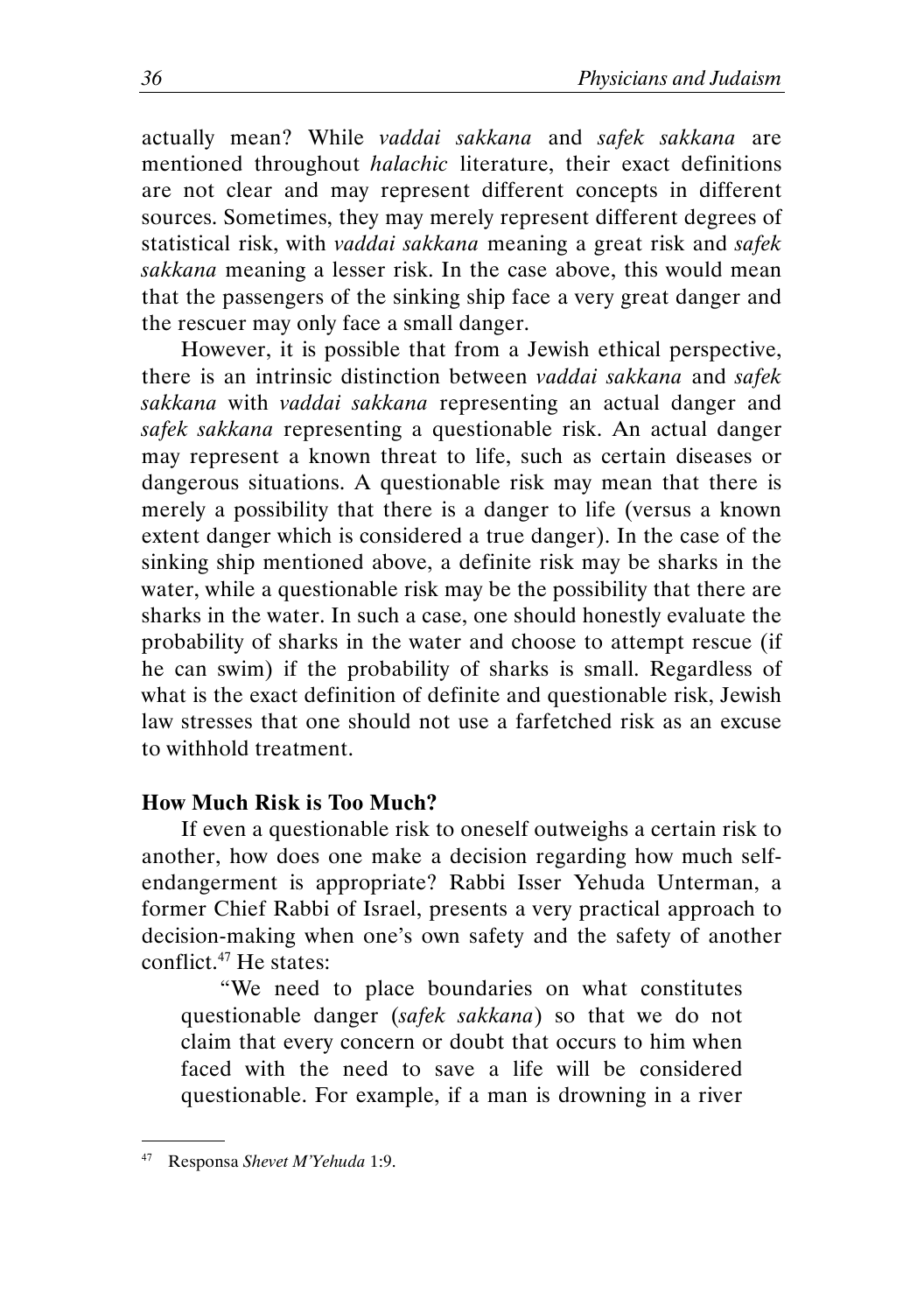and there is a another man who knows how to swim and is able to save him but he is hesitant to act because perhaps the cold water will harm him and cause him to catch a cold – is this called "safek sakkana"? Or when he hears the screams of his neighbor who cries for help because men have attacked him, is it possible to say that he is exempt from helping in all situations like this because of the concern that perhaps they will injure him? We must say that this situation requires guidelines.

It appears to me that the guidelines are simple – by evaluating the level of danger by the willingness of a person to save his wealth from destruction. The evaluation needs to be the following: if one would refrain from jumping into a river to save his wealth that the river has swept away on account of a concern for the danger of cold water – it appears that in this instance it would be categorized as a safek sakkana. Or if he were prepared to forgo his possessions and belongings as long as he would not need to enter in a place of attackers, and similar cases. However, on account of a great loss, he would not refrain, this proves that in truth, there is no danger  $(i.e.$  he does not consider the situation to be a serious danger) and certainly he is obligated to come to the aid of his fellow, as it is written, "do not stand over your neighbor's blood. This is simple."

Rabbi J. David Bleich writes that Rabbi Unterman's approach can be easily applied in a medical context as well.<sup>48</sup> He argues:

 "If a physician wishes to know whether he should expose himself to a certain degree of risk, let him assume that the fee offered for this necessary treatment is an exorbitant one. Would he be willing to accept the risk to earn a small fortune? If the answer is in the affirmative, he should also regard the preservation of a life as sufficient motive. Under such circumstances it should be anticipated that the physician will subject himself to the same degree of risk in order to preserve a human life without regard for the size of the fee or even the absence thereof. For the medical practitioner treating patients in a clinical setting in

<sup>&</sup>lt;sup>48</sup> Bleich, JD., "AIDS: Jewish Concerns", Bioethical Dilemmas: A Jewish Perspective, Ktav Publishing House, Inc, Hoboken, NJ, 1998, pp. 164-169.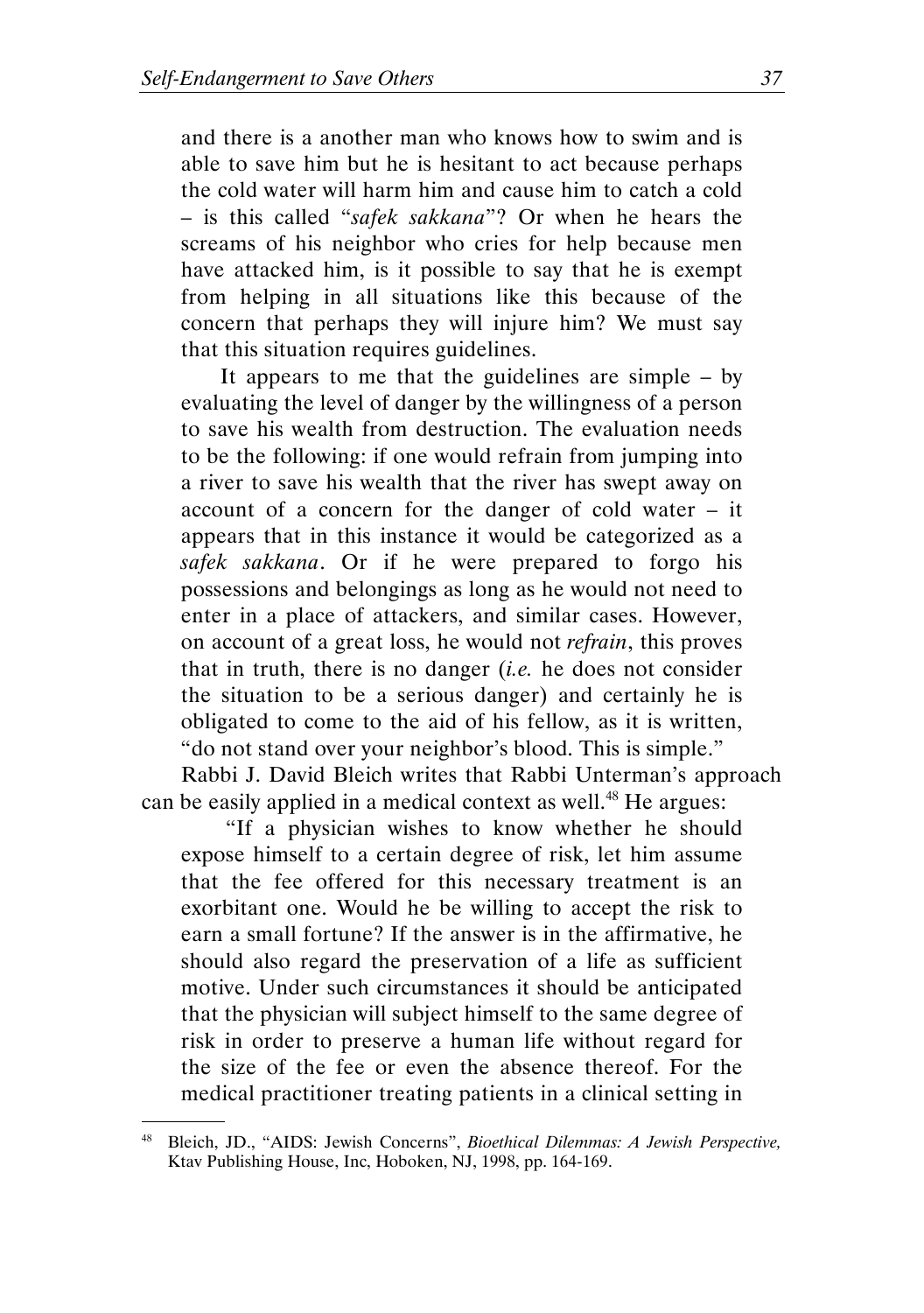which there is some danger to the physician, the appropriate rule of thumb is whether the physician regards the risk as being so grave that no possible fee would make the risk worthwhile to him. But if the same physician is prepared to set aside those concerns for a fee commensurate with the danger, it follows that, even if the patient is charity case, the physician should be advised to accept the risk as inherent in what is expected of all human beings in terms of their obligation vis-à-vis their fellows."

As Rabbi Bleich points out, this analysis only applies in certain situations. Some risks are so minor that they are treated as nonexistent and the physician clearly has an absolute obligation to treat despite the minimal risk. Conversely, some risks are so great that treatment is virtually suicidal and the physician should not be expected, and may not be permitted, to treat. Rabbi Bleich argues that it is to the intermediate situations that Rabbi Unterman's approach applies – those situations in which the physician is within his moral rights to refuse to treat, yet is halachically permitted to undergo the risk and treat.

Rabbi Bleich further asserts that while no individual can be compelled to enter into a dangerous profession, society is obligated to create a system in which all of its members will receive appropriate protection from fires, live in a safe environment, and receive healthcare, even if that entails some risk to the firefighter, policeman, and medical practitioner. He therefore argues that society must use its resources (such as prestige and money) and confer benefits to attract qualified people to these professions and make such benefits contingent upon the physician agreeing to accept a degree of risk that society deems reasonable and necessary. As such, in return for the physician bearing this responsibility, society must be reasonable in its demands and not ask the physician to enter into situations threatening excessive danger.

Such an example becomes apparent when retrospectively considering the September 11, 2001 attacks on the World Trade Center Twin Towers. Hundreds of brave police and firefighters lost their lives attempting to rescue the people trapped in the towers. Due to the extraordinary circumstances, they probably did not recognize the tremendous risk in which they were placing themselves when they entered the buildings. Had it been known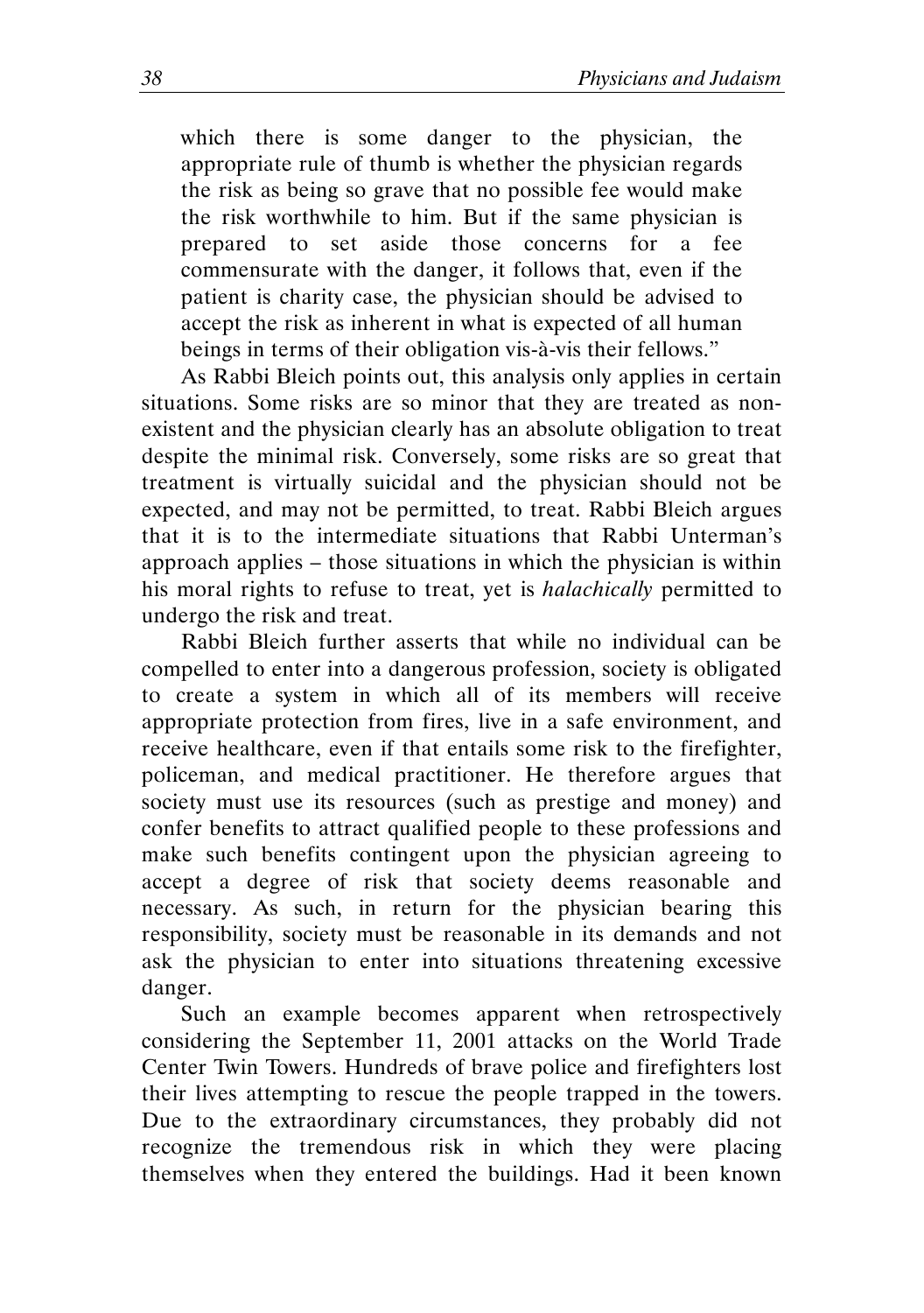that there was a high likelihood that the towers might collapse, even from a secular perspective it would have been unreasonable for society to have expected them to enter, and Jewish law would almost certainly have discouraged or barred them from entering. As previously discussed, this is true despite the increased latitude that firefighters are granted by Jewish law to risk their lives, due to the intrinsically dangerous nature of their life-saving work. Such latitude only extends to reasonable risk that they are trained to undertake.

As a final caveat, it is sensible to expect that while an individual is not obligated to enter into a dangerous profession, the time to decide that one is risk-averse is before one joins the profession, not at the moment of danger when lives are on the line. A firefighter cannot reasonably choose to avoid exposure to fires that firefighters normally extinguish once he has chosen to enter the profession, undergone suitable firefighting training, and now stands before a burning building with endangered people in the building.<sup>49</sup>

#### Practical Applications

.

The practical implication of these rulings is that a physician, like anyone else faced with potential risk to save his fellow, must be intellectually honest in every case of treating a patient with a communicable disease. If the risk to the physician is very great, then he is foolish to risk his life. On the other hand, if the risk to himself is very small, then he has no justification to refuse treating the very sick patient. The risk to the endangered person and the risk to oneself must be weighed. If one wishes to "save" someone who is in minimal danger, then he is permitted to take virtually no risk himself. On the other hand, if a boat with passengers who cannot swim is sinking and one is a qualified lifeguard, then one is required to take the very small risk inherent in saving the drowning victims.

Obviously, when calculating the risk to the physician, we assume that the physician will be taking all reasonable precautions in treating the sick patient. In the case of AIDS, where we now know that the risk to the treating physician is minimal, particularly when no invasive procedure is performed, there is little basis for

This analogy was told to me by Dr. Avraham Avraham, author of Nishmat Avraham.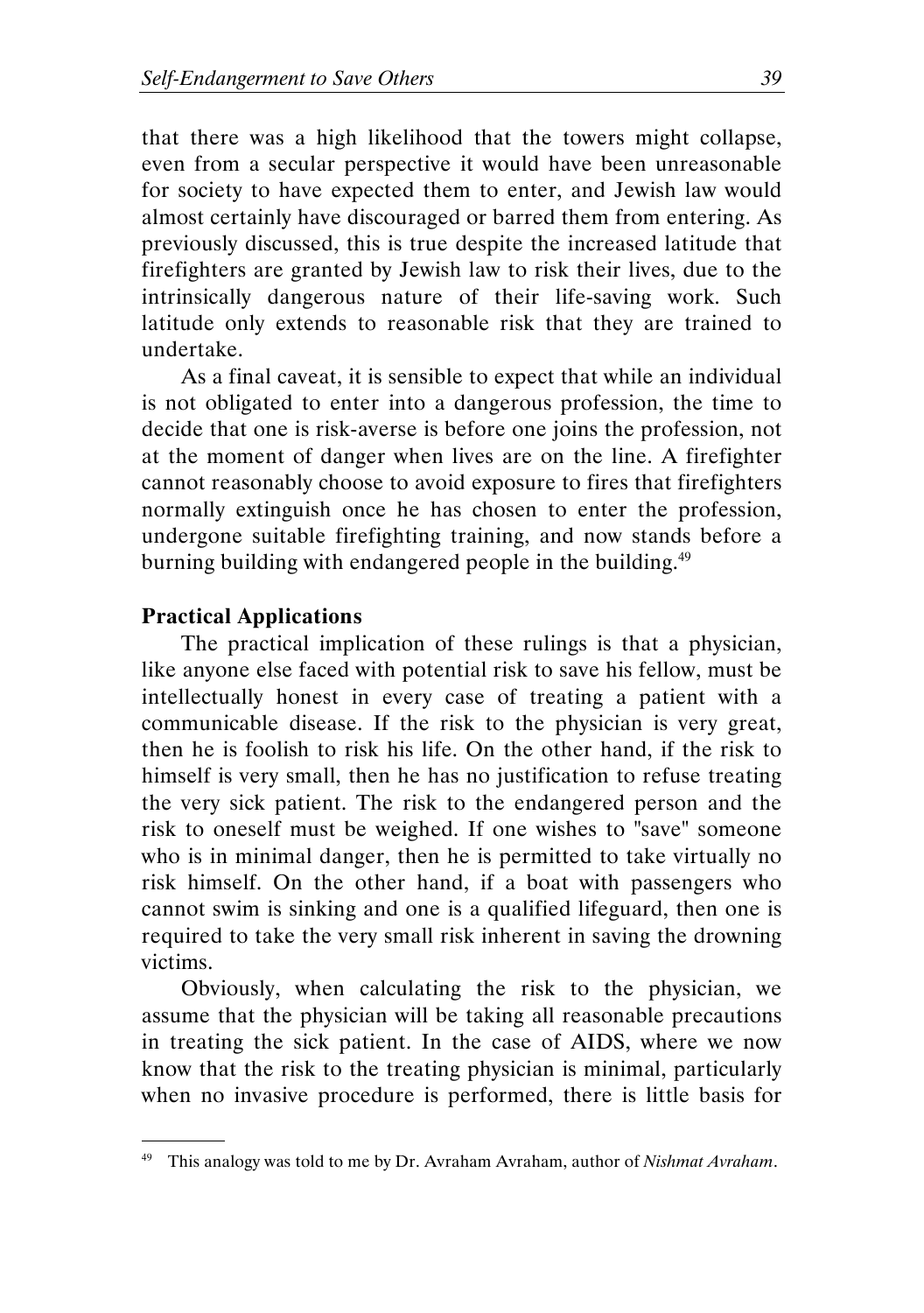refusing treatment. The obligation to treat when there is a very small danger is based on the concept of shomer petaim Hashem,<sup>50</sup> that is, God watches over the simple in their activities of daily life.<sup>51</sup> One must not allow prejudice and paranoia to influence this issue. The physician must evaluate whether the risk of treating the contagious patient exceeds the level of risk that he is usually and habitually willing to take.

Thus, until the healthcare professional was assured that there was a relatively safe way to treat a patient with a deadly contagious disease (such as SARS or HIV), there was a justification to refuse to treat the patient. There are precedents for such a position from an actual case<sup>52</sup> that came before a prominent Israeli *halachic* authority. Rabbi Yitzchak Zilberstein was asked whether a physician in her first trimester of pregnancy is obligated to treat a patient with rubella (German measles). Contact with the patient posed a 20% risk of the physician developing the disease, with an associated high risk of birth defects, miscarriage, or stillbirth. Rabbi Zilberstein ruled that the possibility of miscarriage represented a significant potential threat to the physician's life and she was therefore not obligated to treat the patient.

The issue of self-endangerment to save another does not only affect physicians. For instance, the issue of whether one may donate a kidney is dealt with in a similar way, with opinions ranging from calling the action a *middat chasidut* (extraordinarily selfless) to calling the donor a chasid shoteh (a pious fool). Most halachic authorities take the former position, because the risk to the donor is considered relatively small.<sup>53</sup> Nevertheless, one is definitely not required to donate a kidney, even to save someone's life, since there is a small risk of death from anesthesia, the surgery itself, and

 $^{50}$  Psalms 116:6.<br> $^{51}$  See Fisenberg

<sup>51</sup> See Eisenberg, D., "Taking a Risk": http://www.aish.com/ci/be/48880977.html

 $52$  Zilberstein (see note 41).

<sup>53</sup> Rabbi Ovadia Yosef (Responsa Yechavah Da'at. 3:84 and Halacha U'Refuah, vol. 3, Regensberg Institute, Jerusalem, 1983, pp. 61-63), Rabbi Yaakov Yosef Weiss (Minchat Yitzchak, 6:103, p.2), Rabbi Eliezer Yehuda Waldenberg (responsa Tzitz Eliezer 9:4 and 10:25:7), Rabbi Moshe Meiselman (Halacha U'Refuah, vol. 2, Regensberg Institute, Jerusalem, 1981, pp. 114-121), Rabbi Moshe Hershler (Halacha U'Refuah, vol. 2, pp. 122-127). Nevertheless, see Rabbi Yitzchak Yaakov Weiss (Responsa Minchat Yitzchak 6:103) who voices concern regarding the danger of the surgery and the future risk of having only one kidney. However, Rabbi Weiss permits the donation if one will definitely save the life of the recipient.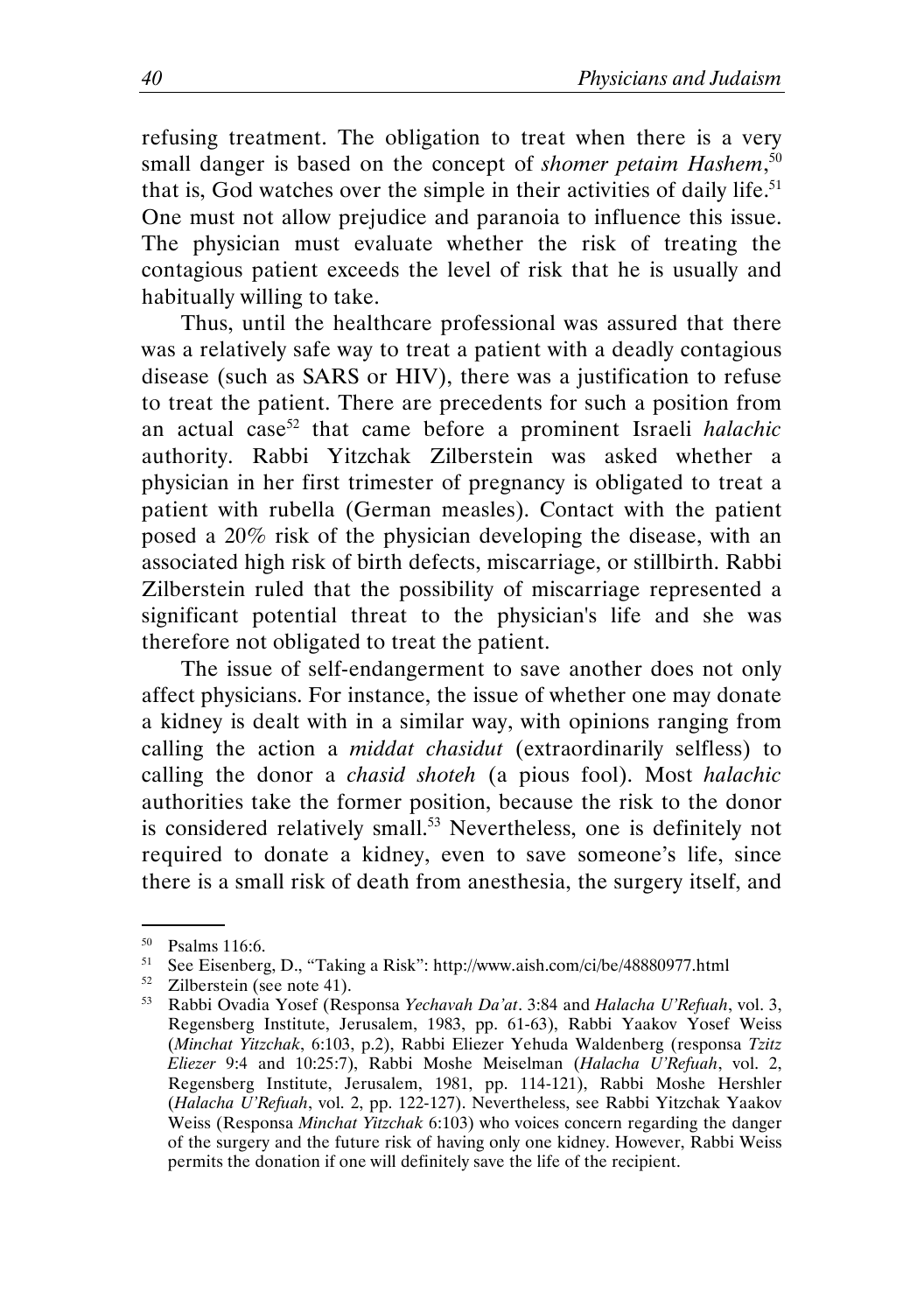due to the small risks associated with having only one kidney. Of interest, Rabbi Yosef Shalom Elyashiv, arguably the greatest living halachic authority in Israel, rules that one must undergo pain and suffering to save the life of someone else.<sup>54</sup>

#### The Special Case of Epidemics

Historically, the consensus of halachic opinion has been to flee in times of "plague." Rabbi Immanuel Jakobovits, former Chief Rabbi of Great Britain, discussed this issue in his ground-breaking treatise, Jewish Medical Ethics, published in 1959.<sup>55</sup> He writes that "[t]his verdict was unanimous; there is no record of a dissenting opinion anywhere in Jewish literature."<sup>56</sup> Rabbi Moshe Isserles, in his glosses to the Shulchan Aruch describing the prohibition of exposing oneself to danger, rules that "it is proper to flee from a town when a plague has broken out; and one should leave the place at the beginning of the outbreak, but not at the end."<sup>57</sup> Such a tradition dates back to the time of the Bible (Tanach), when the prophet Jeremiah instructed the people "Whoever resides in the city will die by the sword, or by famine or by pestilence, but whoever goes out and defects to the Chaldeans who are besieging you shall live."<sup>58</sup>

The Talmud teaches a similar conduct in time of epidemic. The Talmud<sup>59</sup> states that "if there is a plague in the city, gather in your feet." This is interpreted to mean that at the beginning of a plague,

<sup>&</sup>lt;sup>54</sup> Kovetz Tshuvot, Vol. I, Siman 124. Similarly, Dr. Avraham Avraham records that Rabbi Shlomo Zalman Aurbach wrote to him that "if the seriously ill patient is present (and known to him...) it is certainly permissible for a person to even undergo much suffering, for example, by donating his kidney, to save the life of the patient", Nishmat Avraham, Vol. 2 Yoreh De'ah, p. 347 (2003, Mesorah Publications, English).

<sup>&</sup>lt;sup>55</sup> Jakobovits, I., *Jewish Medical Ethics*, Bloch Publishing Co., NY, 1959, pp. 106-110.<br><sup>56</sup> Ibid n 12 cites *Shnei Luchot HaBrit (Shlah) Sha'ar Ha'otiot* as affirming the ruli

<sup>56</sup> Ibid. p. 12 cites Shnei Luchot HaBrit (Shlah), Sha'ar Ha'otiot as affirming the ruling that fleeing from plague was accepted Jewish practice and decrying the "criminal negligence of parents who failed to evacuate their children from a district smitten by an outbreak of smallpox." He states that this ruling was reiterated by Rabbi Yechiel Epstein in Kitzur HaShlah in 1683. Nevertheless, the position that fleeing from plague would be efficacious did raise theological questions regarding whether an individual's lifespan is preordained. See Rabbeinu Bachaya, Numbers 16:21, Rashbash (Rabbi Shlomo Duran) 195, and Pitchei Teshuvah, Yoreh De'ah 116:8.

<sup>57</sup> <sup>57</sup> Shulchan Aruch, Yoreh De'ah 116: 5 based on Responsa Maharil 41.<br><sup>58</sup> Jeremiah 21:9.

Jeremiah 21:9.

<sup>59</sup> Bava Kama 60b.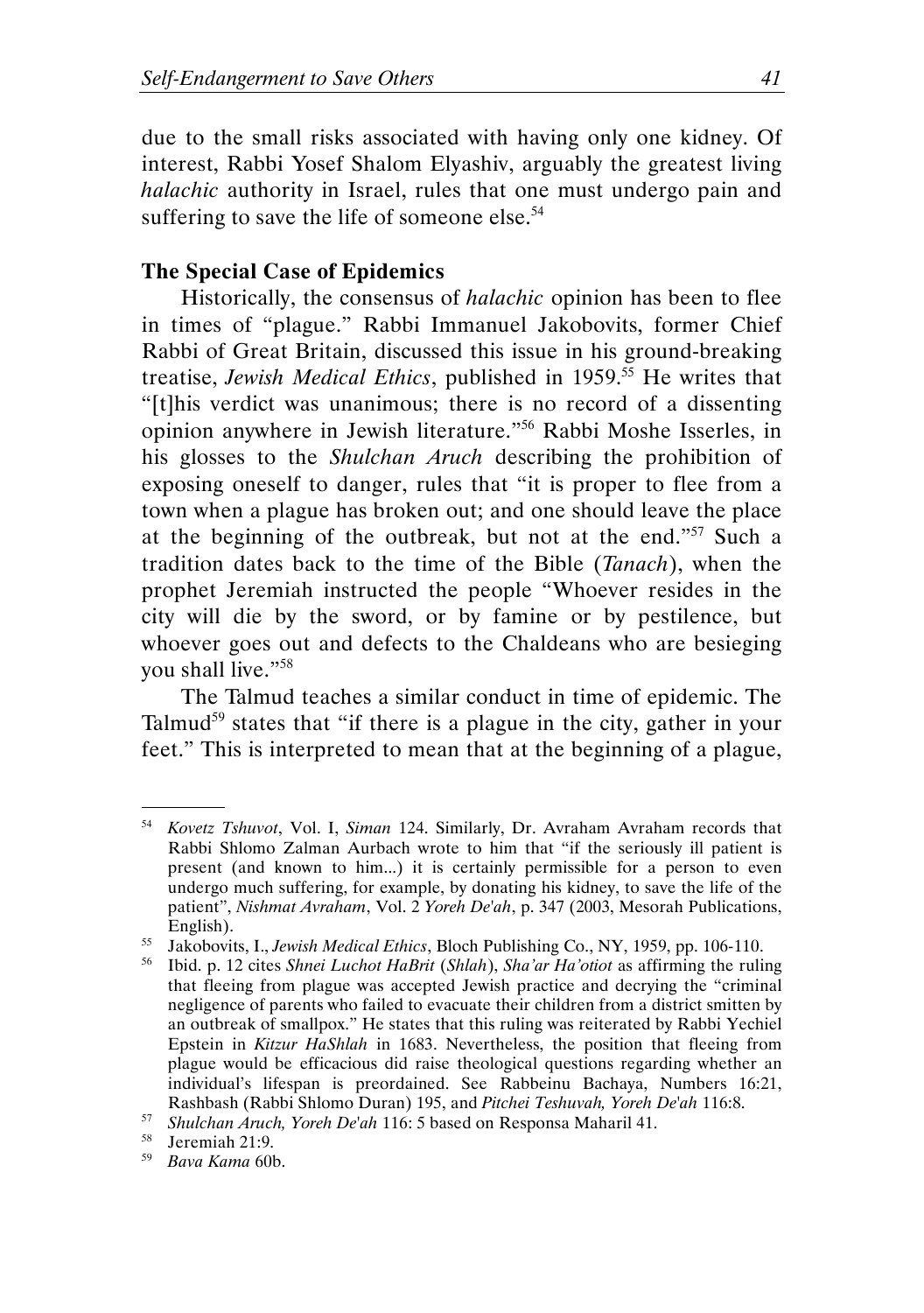one should immediately flee, but once the plague has taken hold, it is better to remain in the city. $60$ 

Yet, despite the general prohibition of endangering one's life, permission is granted to undergo risk for communal benefit. Rabbi Shlomo Luria, the author of the commentary Yam Shel Shlomo,<sup>61</sup> commenting on the aforementioned Talmudic teaching, notes that:

 "... There are those who wish to learn that during a plague it is forbidden to flee [the city] and there is a danger involved with doing so... However, I found it written $62$  in the name of great halachic authorities that it is permitted [to leave]... But nevertheless, if it is within his power to save others either with his body or with money, heaven forbid that he should refrain from doing so and remove himself from the suffering of the people... But, if heaven forbid he can make no difference (i.e. he cannot help the others), then we act according to what was written [in tractate Shabbat 32A] that a person should not remain in the place of danger... And we see great people that went and fled to another place [in time of plague]. Regarding the Talmudic statement that one should 'gather in your feet (and remain in the city),' this applies when the plague has begun and already become strong (he might already be infected and might spread the plague) and more danger may be presented by travelling than by the plague itself. In such a case, one should stay sequestered. However, early in the plague, it is prudent to flee. Therefore, it appears that if a plague has infected the city, one is obligated to flee if he has the ability. The exception is if he has already suffered from the plague and recovered, for the world knows that he has nothing to fear."

This line of reasoning would imply that in the case of an epidemic, the only two groups of people who should remain in the affected area are those who are immune (and thus have little risk) and those who can help the public. This implies that one may (and possibly should) risk one's life to treat the community. One source<sup>63</sup>

<sup>&</sup>lt;sup>60</sup> Responsa Maharil 41.

<sup>61</sup> Yam Shel Shlomo, 6:26.

<sup>&</sup>lt;sup>62</sup> Responsa Maharil 50.

<sup>&</sup>lt;sup>63</sup> Migdal Oz, Even Bochan, 85.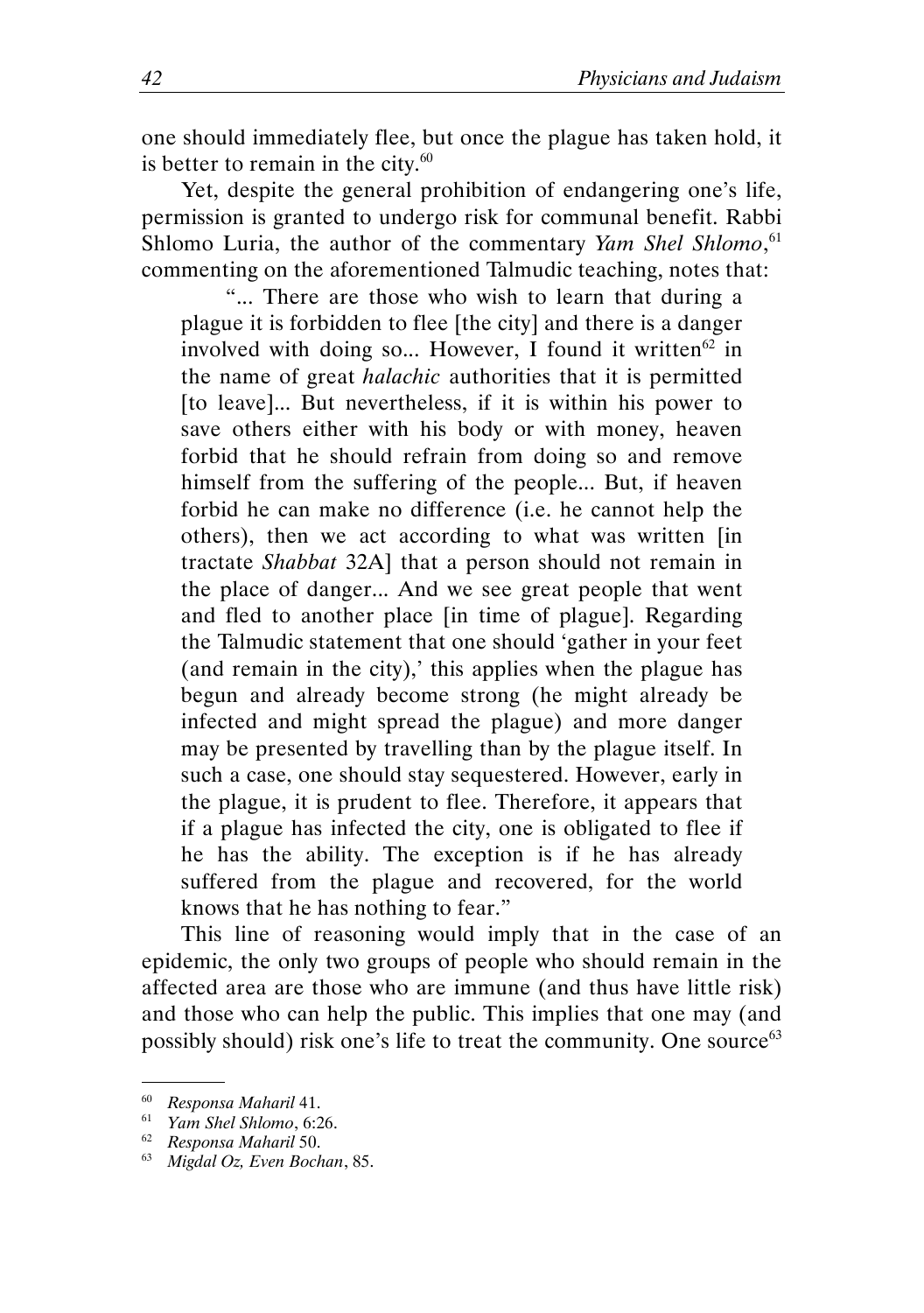even implies that one may choose to sacrifice oneself to save others. Nevertheless, it is almost unanimous that one is not required to do so.

Rabbi Yaakov Weiner, Dean of the Jerusalem Center for Research in Medicine and Halacha, stimulated by the implications of Rabbi Luria's commentary, suggests an explanation for how someone could be obligated to endanger his life by remaining in the city, in a situation where he would be able to help others. He opines that the rationale behind the possible obligation to risk one's life for the community in time of epidemic must be understood in light of our understanding of the Babylonian Talmud's assertion that one is not required to enter into a situation posing a questionable danger to save someone else from a definite danger. In that case, there is only one endangered person and one rescuer. In such a case we might ask why the endangered person's life is more valuable than the rescuer. But in the case of epidemic, where there are many endangered people, and the risk of many more becoming sick, even the Babylonian Talmud might concur that one may risk one's life to save the community.<sup>64</sup>

Rabbi Weiner then contends that:

 "With respect to public health workers who treat groups of people suffering from contagious life-threatening diseases, even if there would be an actual danger involved to their lives, they would not only be permitted to treat (endangering themselves in order to help many), but would indeed be obligated to (for they may not remove themselves from the community)."

After constructing a very specific criteria governing exactly when a healthcare worker is obligated to endanger himself to treat an epidemic,<sup>65</sup> he proposes the following encapsulation:

<sup>64</sup> Ibid. Weiner, R., "Treatment of Contagious Diseases".

Rabbi Weiner writes: "If fewer than ten individuals but more than one have contracted any contagious disease (and it would thus not be defined as a community), they may be treated, but no obligation devolves upon the health workers. However, if only one patient has been admitted to the hospital (even though throughout the city there are many) since one may not put one's life in danger for only one individual, separating himself from a community would neither obligate nor permit him to enter a risk situation if not for the permissibility of earning a livelihood. (The rule of not separating oneself from a community only becomes an obligation when healing is permissible). In order for a health worker to be obligated to risk his life treating a person suffering from a contagious life-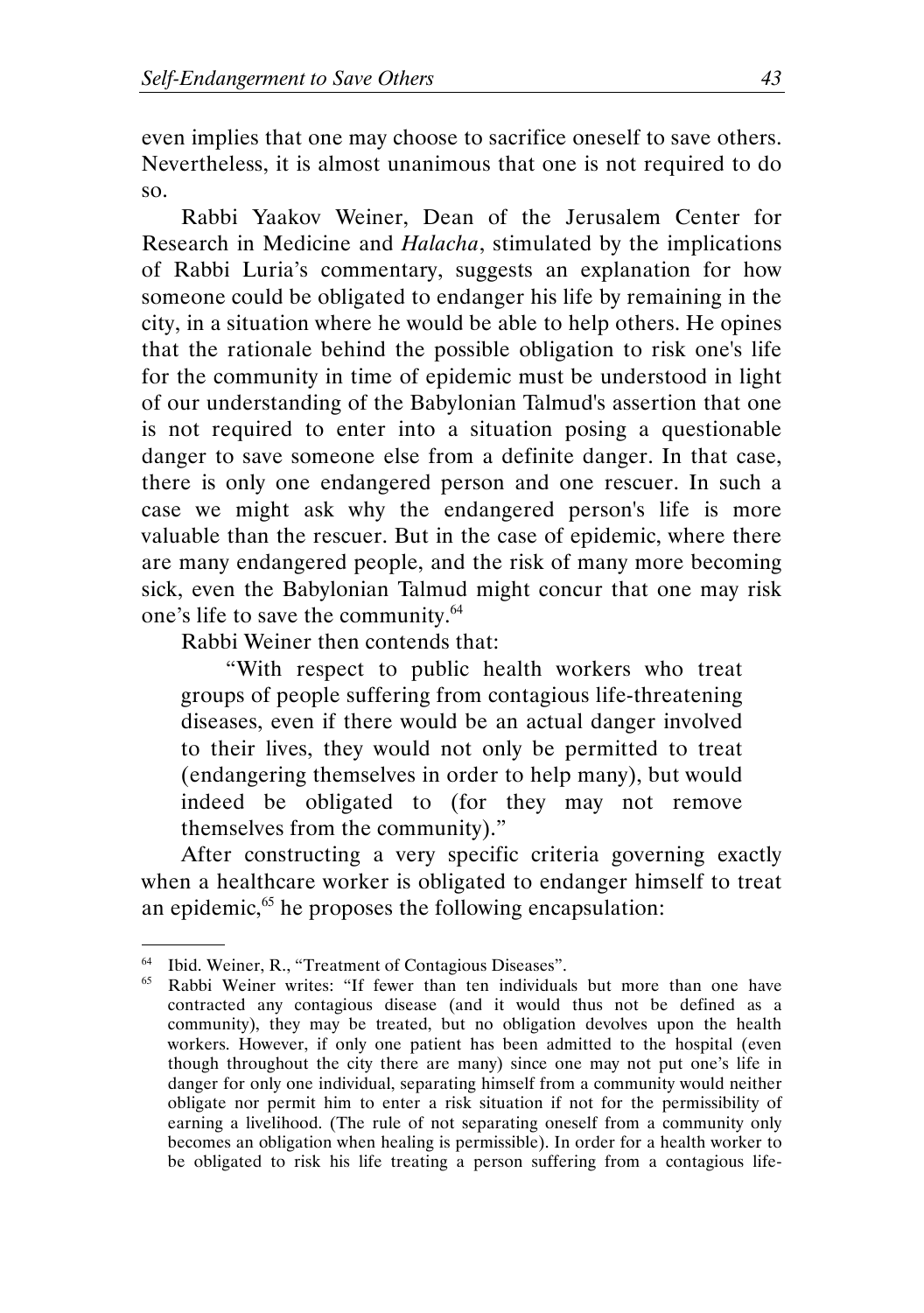"This means that if the patient has a high probability of dying from the contagious disease, then before the health worker is allowed to treat, it must be the case that the probability of contracting the disease must be very low. Conversely, if the disease has a low mortality rate, then the health worker may treat even if the probability of being infected is high (As long as he doesn't put himself into a greater danger then those that he is treating).

In a situation in which the patients suffer from incurable contagious diseases and remain with only short term life, it would seem to this author that it would be prohibited for a health worker to endanger his long term life in order to save many who only have short term life expectancy. One's full life would have preference over the short term life of many."

#### Bikkur Cholim (Visiting the Sick)

The mitzvah of bikkur cholim plays an important role in Jewish society. While today visiting the sick is considered more of a social responsibility, for many centuries dating back to biblical times, visiting the sick was a very practical necessity, since hospitals did not exist and patients could have been left helpless if unable to fend for themselves.<sup>66</sup>

This mitzvah is composed of three main components: performing necessary housekeeping functions (such as cooking and cleaning), praying for the patient's recovery, and providing emotional support.<sup>67</sup> The *Code of Jewish Law* elucidates the details of exactly how this mitzvah is performed, including who should visit

threatening disease, the following three conditions must prevail: 1. There must be at least ten persons in the city suffering from contagious diseases. 2. At least two of these persons must be present in the health worker's care. 3. The joint probability of 1. the probability of the health care worker's contracting the disease and 2. the probability of his dying of it as a result of caring for the patient must be less than or equal to the expected probability of the patient's living. For one does not have an obligation to put oneself into a greater danger than the one he is treating. In the case of three or more patients, the joint probability associated with each patient is calculated. The health worker can care only for those individuals for whom the joint probability is less than or equal to the expected probability of those patients living".

<sup>&</sup>lt;sup>66</sup> See Kottek, S., "The Hospital in Jewish History", Reviews of Infectious Diseases, Vol. 3, No. 4, July-August 1981, pp. 636-639.

 $67$  Nedarim 40a.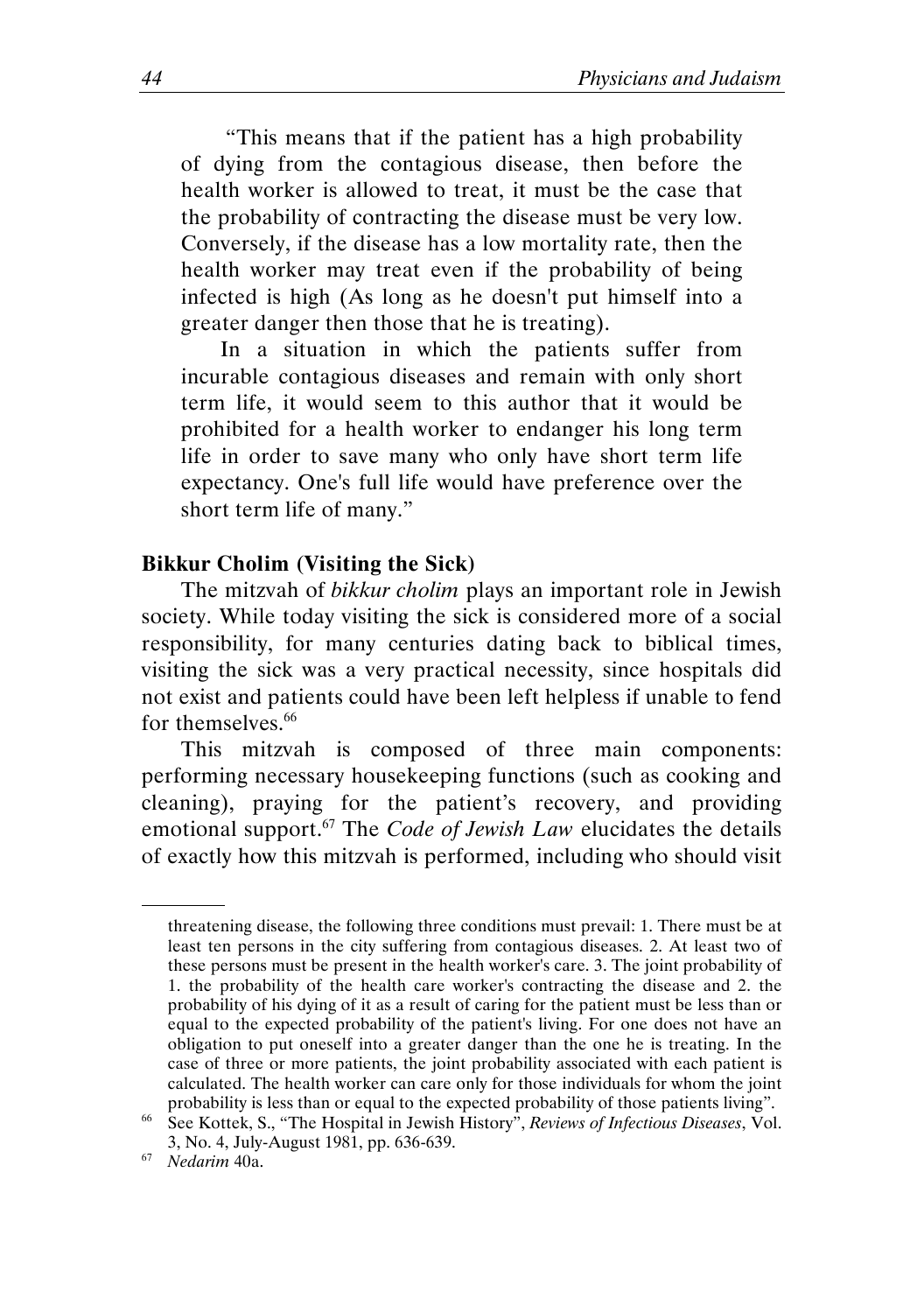whom, when they should visit, and which patients should not be visited due to their particular illness.<sup>68</sup> In light of the strict restrictions on endangering one's health discussed earlier, is visiting a contagious patient included in the mitzvah of bikkur cholim?

This question is a matter of debate in the Jewish legal sources. Rabbi Immanuel Jakobovits<sup>69</sup> points out that while Rabbi Moshe Isserles rules that one should not distinguish between contagious and non-contagious patients, with the exception of leprosy, $70$ "others maintain that no one can be expected to endanger his life for the fulfillment of this precept."<sup>71</sup> Elsewhere,<sup>72</sup> Rabbi Jakobovits asserts that "[a] recent re-examination of this question reaches the conclusion, based on several Talmudic narratives<sup>73</sup> – that the ruling of Isserles applies only to an infection which would not endanger the life of the visitor even if he caught it, such as jaundice, but that one is not required to risk one's life for the sake of fulfilling merely the rabbinical precept to visit the sick; nor can anyone be compelled to serve such patients."<sup>74</sup> According to Rabbi Jakobovits, it was the view of those who felt that one is not obligated to visit and care for those with serious contagious diseases that became the accepted practice.<sup>75</sup> In fact, the standard became to appoint special designated people to care for patients with serious contagious diseases and exempt the usual caretakers.<sup>76</sup>

<sup>&</sup>lt;sup>68</sup> For a comprehensive and practical guide to the laws of visiting the sick, the book Visiting the Sick: A halachic and medical guide with down-to-earth advice, by Rabbi Aaron Glatt, MD (Mesorah Publications, Inc., NY, 2006).

 $69$  Jakobovits, I., Jewish Medical Ethics, Bloch Publishing Co., NY, 1959, pp. 106-110.

<sup>70</sup> Responsa Rema, 19 (end).

<sup>&</sup>lt;sup>71</sup> Ibid, Jakobovits, citing Rabbi Joseph Molko, Shulchan Gavo'ah, cited in Sedei Chemed, vol. 1, s.v. "beit", no. 116 and Rabbi Samuel di Medina, Rashdam, Choshen Mishpat 346.

<sup>&</sup>lt;sup>72</sup> Jakobovits, I., Journal of a Rabbi, Living Books, NY, 1966, p. 156.

<sup>73</sup> Nedarim 39b; Berachot 22b; see also Rashi, Shabbat 30a.

<sup>&</sup>lt;sup>74</sup> Responsa *Beit David*, nos. 22 and 108, cited in No'am, vol. 2, p. 55.<br><sup>75</sup> See Fisenstein ID *Otzar Dinim Uminhagim* (NY Hebrew Pub

See Eisenstein, J.D., Otzar Dinim Uminhagim, (NY, Hebrew Publishing Company, 1938) who in the section regarding "visiting the sick and times of plague" writes: "One does not visit those who are ill with raatan, leprosy, or contagious diseases and one should not enter into danger... And thus it is the custom not to visit plague victim except by special people who are hired for that purpose." But for those who do visit, "The book Midrash Talpyot (anaf 1) it writes that those who visit plague victims should not sit, but only stand and pace until they leave from there".

<sup>&</sup>lt;sup>76</sup> Rabbi Jakobovits reports that approval was expressed by the *Shulchan Gavo'ah* for the custom to only assign visitation to specially appointed, highly paid, people. He further reports that: "The 17th century records of the Portuguese Congregation in Hamburg indicate that even the communal doctors and nurses were exempt from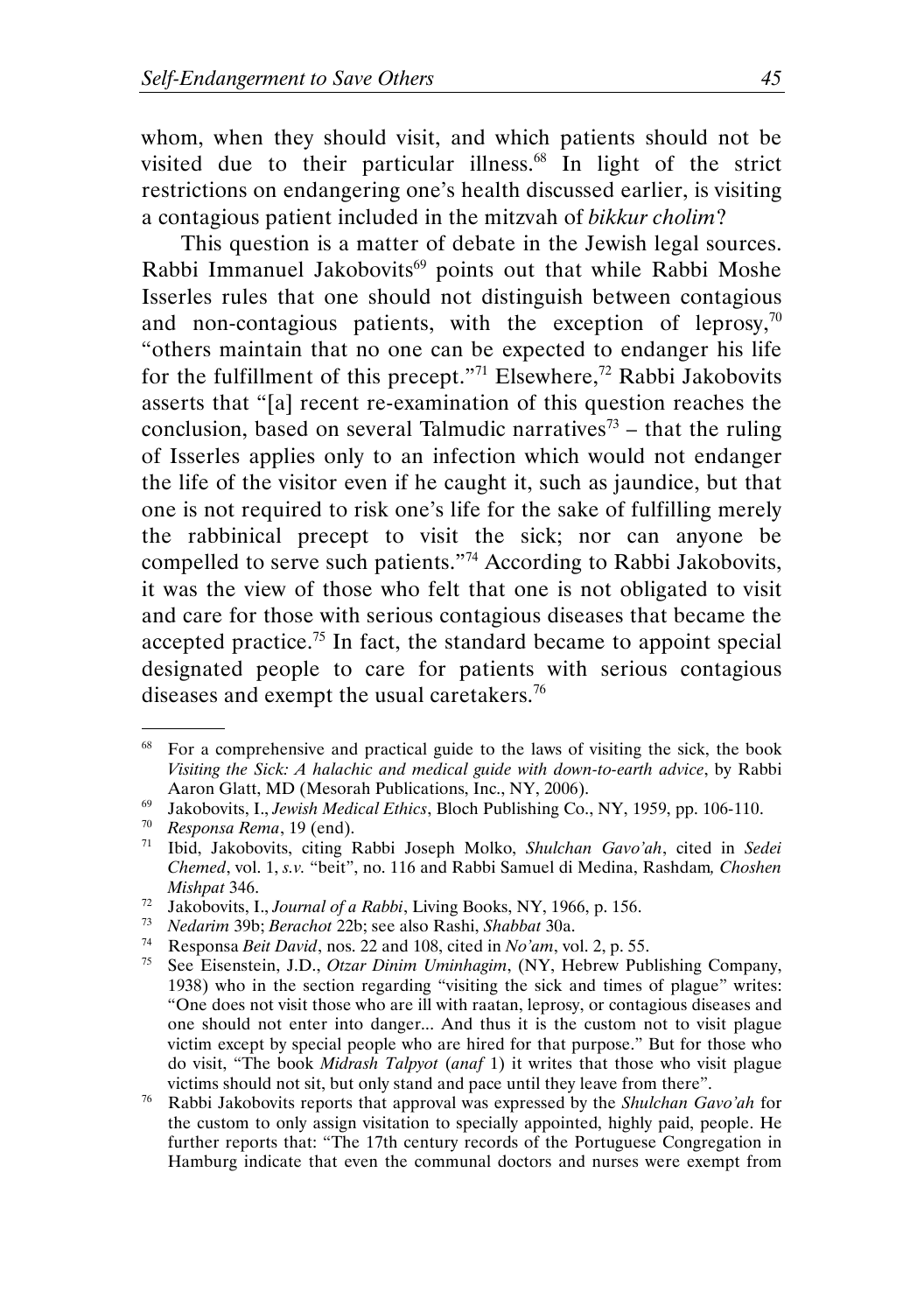Rabbi Yekutiel Greenwald considers the question of visiting and assisting patients with severe contagious diseases in his 20th century work titled *Kol Bo Al Aveilus*.<sup>77</sup> Garnering support from the ruling of the Jerusalem Talmud mentioned previously, <sup>78</sup> he rules that if there is hope for recovery of the patient from the illness, one is obligated to assist him. His rationale is that if he does not visit the patient, the patient will surely die and since it is a definite danger to the sick person, but only a safek sakkana (questionable or small danger) to the visitor, there is an obligation to help. However, if there is no hope of saving the patient, Rabbi Greenwald cites Maimonides<sup>79</sup> and agrees that one should not enter any danger to visit and assist the patient.

#### Are Physicians Different?

.

The last issue to consider is whether physicians, by virtue of their role in society, have a different responsibility to risk their lives to save others. Rabbi Eliezer Yehuda Waldenberg (known as the Tzitz Eliezer after his multivolume halachic work) deals with this exact question. Dr. Avraham Steinberg, author of the Encyclopedia of Jewish Medical Ethics, categorized the rulings of Rabbi Waldenberg in the following way:

"In principle, a person may not place himself in possibly life-threatening danger in order to save his neighbor's life. However, when discussing physicians, this law is somewhat modified. It is permitted for a physician to assume the risk of treating patients with any type of contagious disease. Indeed, he is credited with the fulfillment of an important religious duty. When preparing to treat a patient with a contagious disease, the physician should pray to God for special guidance and protection since he is endangering his own life. A military physician is

the obligation to attend to infectious cases and that the required services were rendered by volunteers entitled to special remuneration." This is despite the fact there is a concept that a messenger to do a mitzvah should not fear harm. See the discussion above in this article entitled "Situations in which risk is permitted".

 $\frac{77}{78}$  Kol Bo Al Aveilus, Vol. 1, chapter 1:2, footnote 5, p. 17.<br><sup>78</sup> Ierusalem Talmud *Terumot* end of 8th chapter Rah

Jerusalem Talmud, Terumot, end of 8th chapter. Rabbi Greenwald writes that he recognizes that the Babylonian Talmud and many later rabbinic decisors disagree with the obligation to enter a questionable danger to save another from a certain danger.

 $79$  Mishneh Torah, Hilchot Rotzeach U'shmirat Hanefesh 1:7.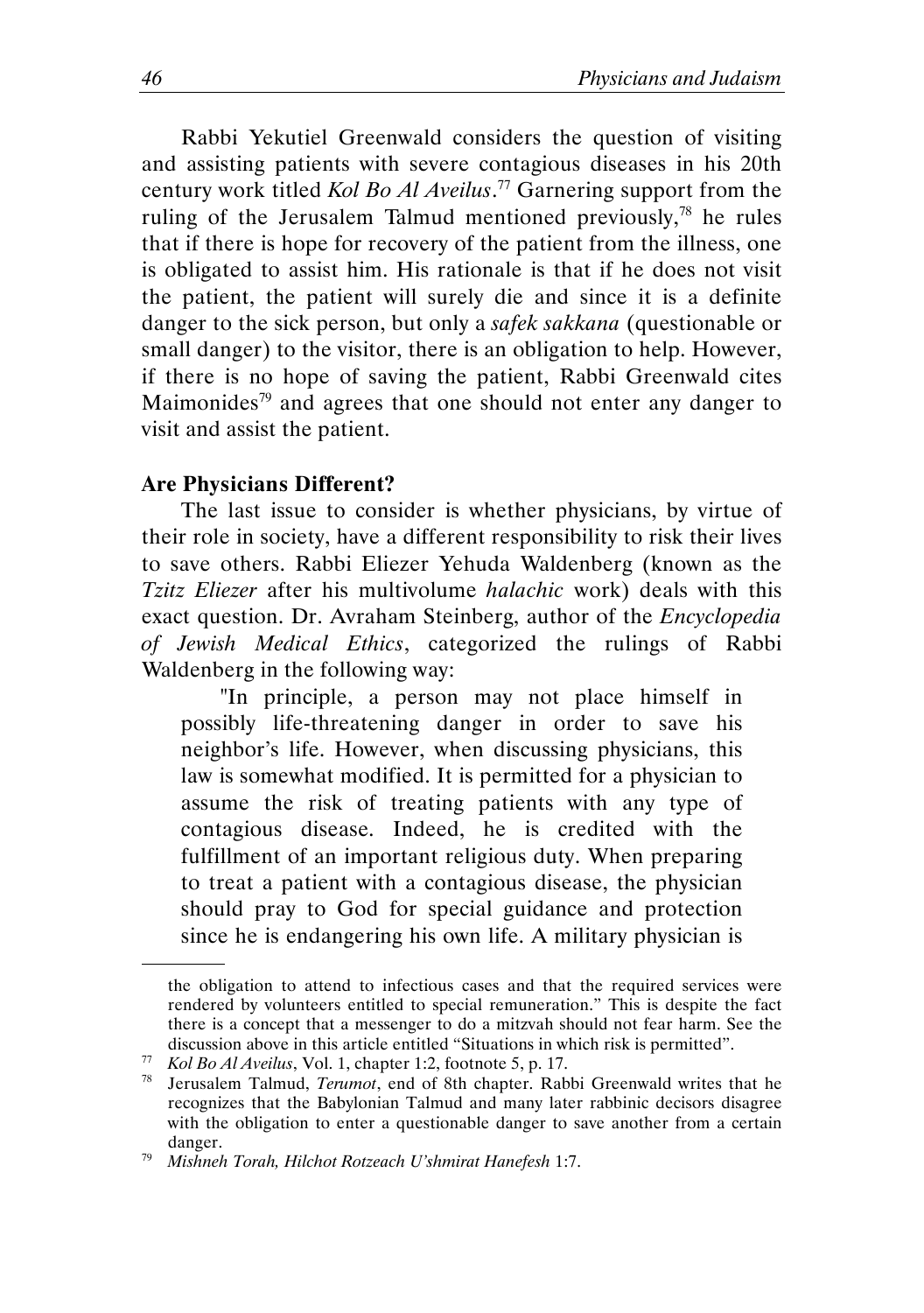permitted to render medical care to a wounded soldier in a combat zone although he is endangering his own life. This applies even if it is doubtful whether the wounded soldier will live, die, or be killed. Similarly, another soldier is allowed to place his own life in danger in order to rescue a wounded comrade from the combat zone."<sup>80</sup>

Rabbi Waldenberg clearly rules that physicians must recognize the danger into which they enter and pray for divine protection, but that they do have an extra obligation to heal the sick and they are permitted to endanger themselves to treat contagious patients.<sup>81</sup> Going further, Rabbi Shmuel Halevi Wosner, author of Shevet ha-Levi, rules that it is forbidden for physicians who can be of assistance to flee and to avoid their duty; rather they should protect themselves as much as possible in order not to be infected, according to the medical regulations of their time.<sup>82</sup> Dr. Avraham Avraham reports<sup>83</sup> that the noted *posek* (religious authority) Rabbi Yehoshua Neuwirth $84$  told him that if a physician refuses to treat a contagious patient, he transgresses the biblical prohibition of "do not stand over your neighbor's blood."<sup>85</sup> However, Rabbi Neuwirth concludes, if the danger is substantial, one is not obligated to endanger oneself, but one may if one wishes.

The standard, however, is different on the battlefield. In times of war, the usual caveat that one's own life comes before that of one's friend<sup>86</sup> is waived and everyone, including the soldier, the medic, and the physician must risk their lives to rescue their comrades from a definite danger, even if they must enter a possible danger (safek sakkana) to do so. $87$ 

<sup>&</sup>lt;sup>80</sup> Steinberg, A., "On the treatment which exposes the physician to danger", Jewish Medical Law: A Concise Response, Beit Shammai Publications, New York, 1989, Part 10, chapter 11, pp. 177-78.

<sup>&</sup>lt;sup>81</sup> Responsa Tzitz Eliezer vol. 8, chapter 15, 10:13 and vol. 9, chapter 17:5.

<sup>&</sup>lt;sup>82</sup> Responsa Shevet HaLevi vol. 8 chapter 251:7.

<sup>83</sup> Avraham, A., Lev Avraham: Halachot of Refuah for Patient and Caregiver, (updated and expanded), Feldheim Publishers, Jerusalem, 2009, pp. 356-57. See also, Nishmat Avraham, Orach Chaim, 329:6, pp. 502-4 and Choshen Mishpat 427:4:8, pp. 247-51 (Hebrew second edition).

<sup>84</sup> Author of Shemirat Shabbat K'hilchata and noted posek.

<sup>85</sup> Leviticus 19:16.

<sup>86</sup> Bava Metzia 62a.

<sup>87</sup> Responsa Tzitz Eliezer vol. 12, chapter 57.